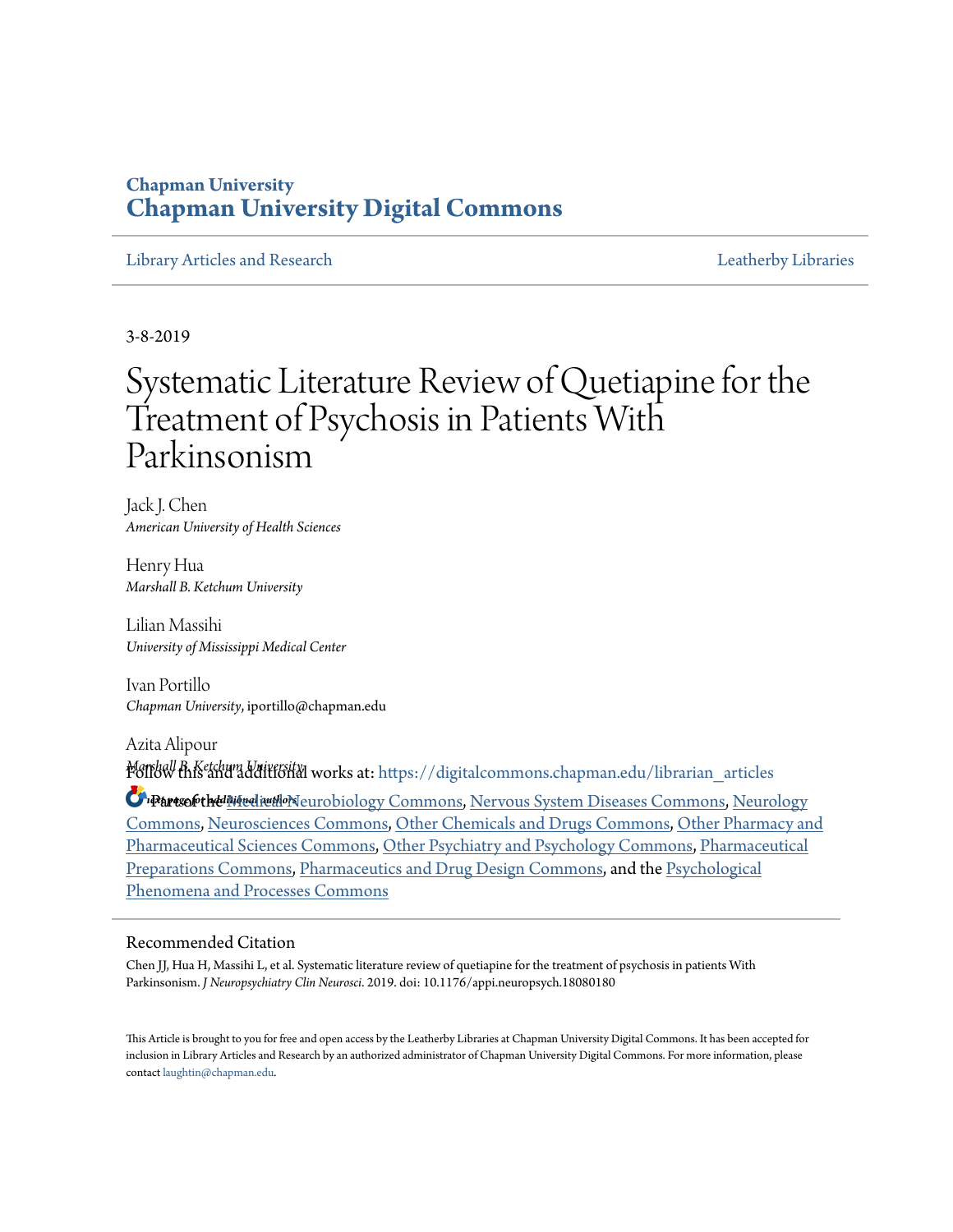# Systematic Literature Review of Quetiapine for the Treatment of Psychosis in Patients With Parkinsonism

#### **Comments**

This is a pre-copy-editing, author-produced PDF of an article accepted for publication in *Journal of Neuropsychiatry and Clinical Neurosciences* in 2019 following peer review. The official published article is available online at [DOI: 10.1176/appi.neuropsych.18080180](https://doi.org/10.1176/appi.neuropsych.18080180).

#### **Copyright**

American Psychiatric Publishing

#### **Authors**

Jack J. Chen, Henry Hua, Lilian Massihi, Ivan Portillo, Azita Alipour, William Ondo, and Khashayar Dashtipour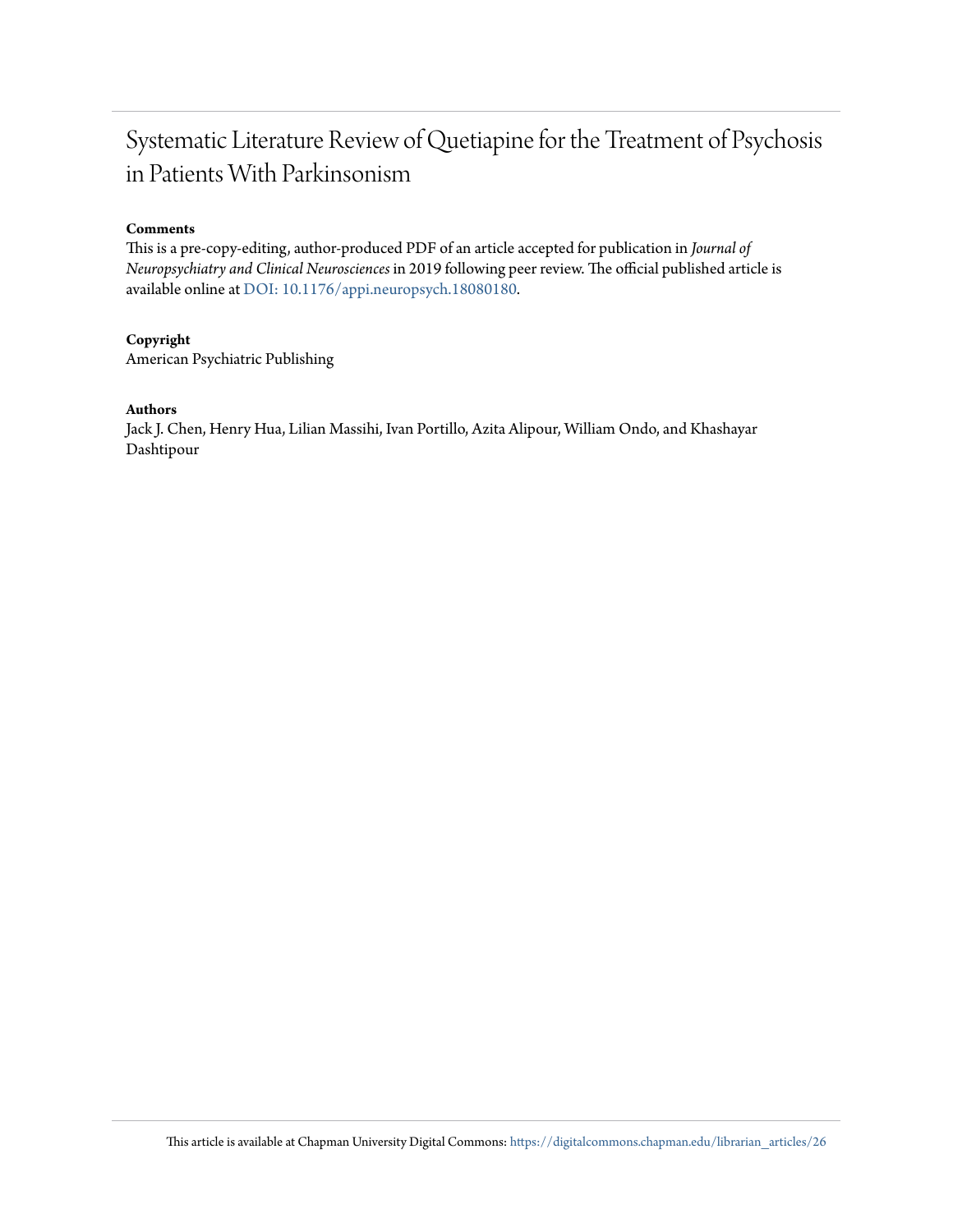| $\mathbf{1}$   | Word Count: 3795                                                                           |
|----------------|--------------------------------------------------------------------------------------------|
| $\overline{2}$ | Word Count including Figures/Tables: 5207                                                  |
| 3              | Figures: 1                                                                                 |
| 4              | Tables: 2                                                                                  |
| 5              | Corresponding author:                                                                      |
| 6              | Jack Chen, PharmD                                                                          |
| 7              | 1600 East Hill Street                                                                      |
| 8              | Signal Hill, CA 90755                                                                      |
| 9              | jchen@auhs.edu                                                                             |
| 10             | 562-988-2278                                                                               |
| 11             |                                                                                            |
| 12             | Systematic Literature Review of Quetiapine for the Treatment of Psychosis in Patients with |
| 13             | Parkinsonism                                                                               |
| 14             | Jack J. Chen, PharmD <sup>a,b, c</sup>                                                     |
| 15             | Henry Hua, PhD <sup>c</sup>                                                                |
| 16             | Lilian Massihi, MD <sup>d*</sup>                                                           |
| 17             | Ivan Portillo, MLISe*                                                                      |
| 18             | Azita Alipour, PharmD <sup>c</sup>                                                         |
| 19             | William Ondo, MD <sup>f</sup>                                                              |
| 20             | Khashayar Dashtipour, MD, PhD <sup>b</sup>                                                 |
| 21             |                                                                                            |
| 22             | <sup>a</sup> American University of Health Sciences, Signal Hill, California, USA          |
| 23             | <sup>b</sup> Loma Linda University, Loma Linda, Californai, USA                            |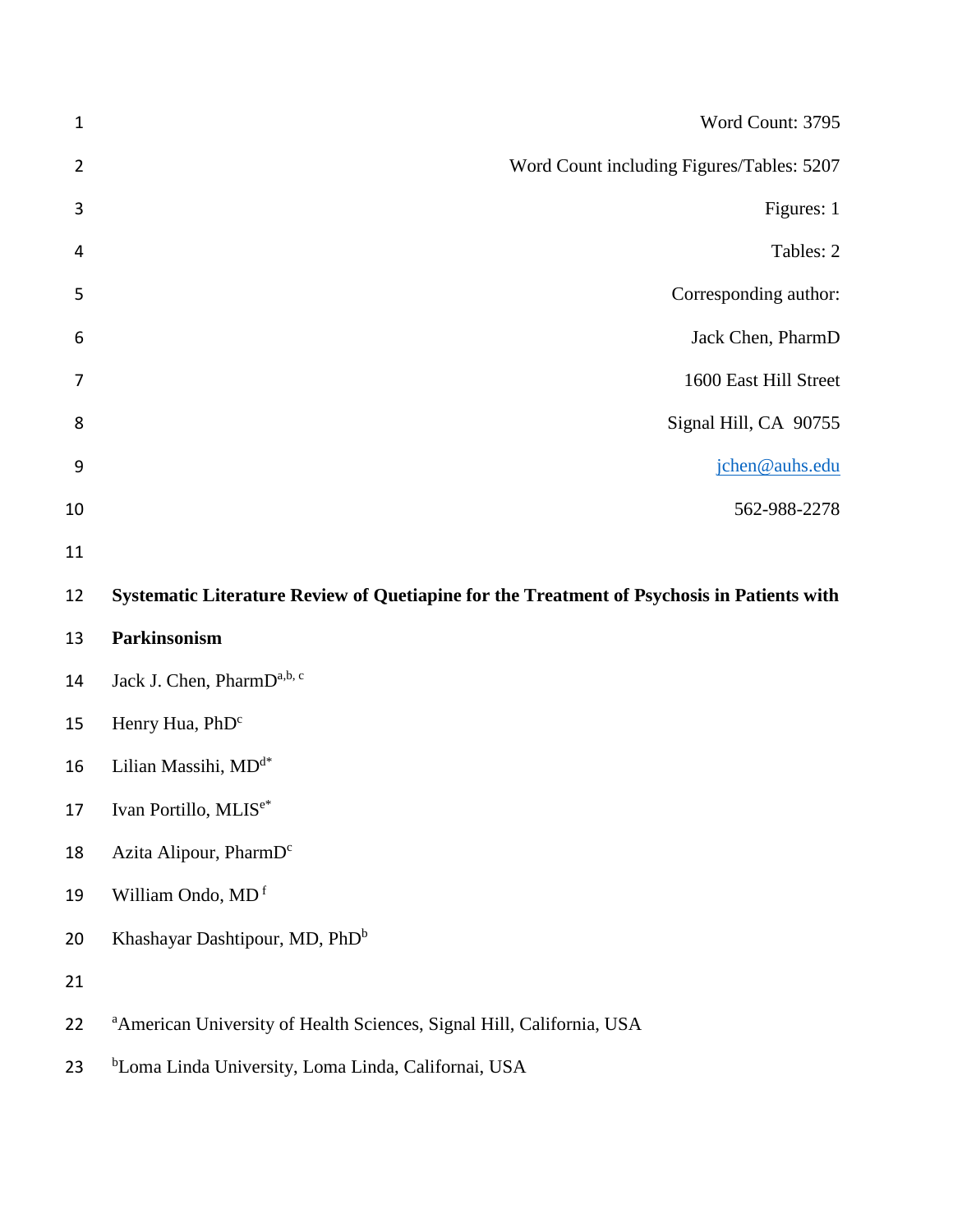- Marshall B. Ketchum University, Fullerton, California, USA
- 25 d'University of Mississippi Medical Center, Jackson, Mississippi, USA
- 26 Chapman University, Irvine, California, USA
- <sup>f</sup>Methodist Neurological Institute and Weill Cornel Medical School, Houston, Texas, USA
- 
- \*At the time of writing, LM was affiliated with Loma Linda University, Loma Linda, CA and
- JJC and IP were employees of Marshall B. Ketchum University, Fullerton, CA
- 
- Address Reprint Requests to:
- Jack J. Chen, PharmD
- American University of Health Sciences
- 1600 E. Hill Street
- Signal Hill, CA 90755
- Jchen@auhs.edu
- 

#### **ACKNOWLEDGEMENTS**:

The authors would like to acknowledge the assistance of Stephanie Tashiro, MPH with the

literature search process. Funding: This research did not receive any specific grant from funding

agencies in the public, commercial, or not-for-profit sectors.

- 
- *Conflict of Interest Disclosures:*
- Dr. Chen has served on an advisory board for Neurocrine Biosciences and received research
- funding from Lundbeck LLC.

Dr. Hua reports no financial relationships with commercial interests.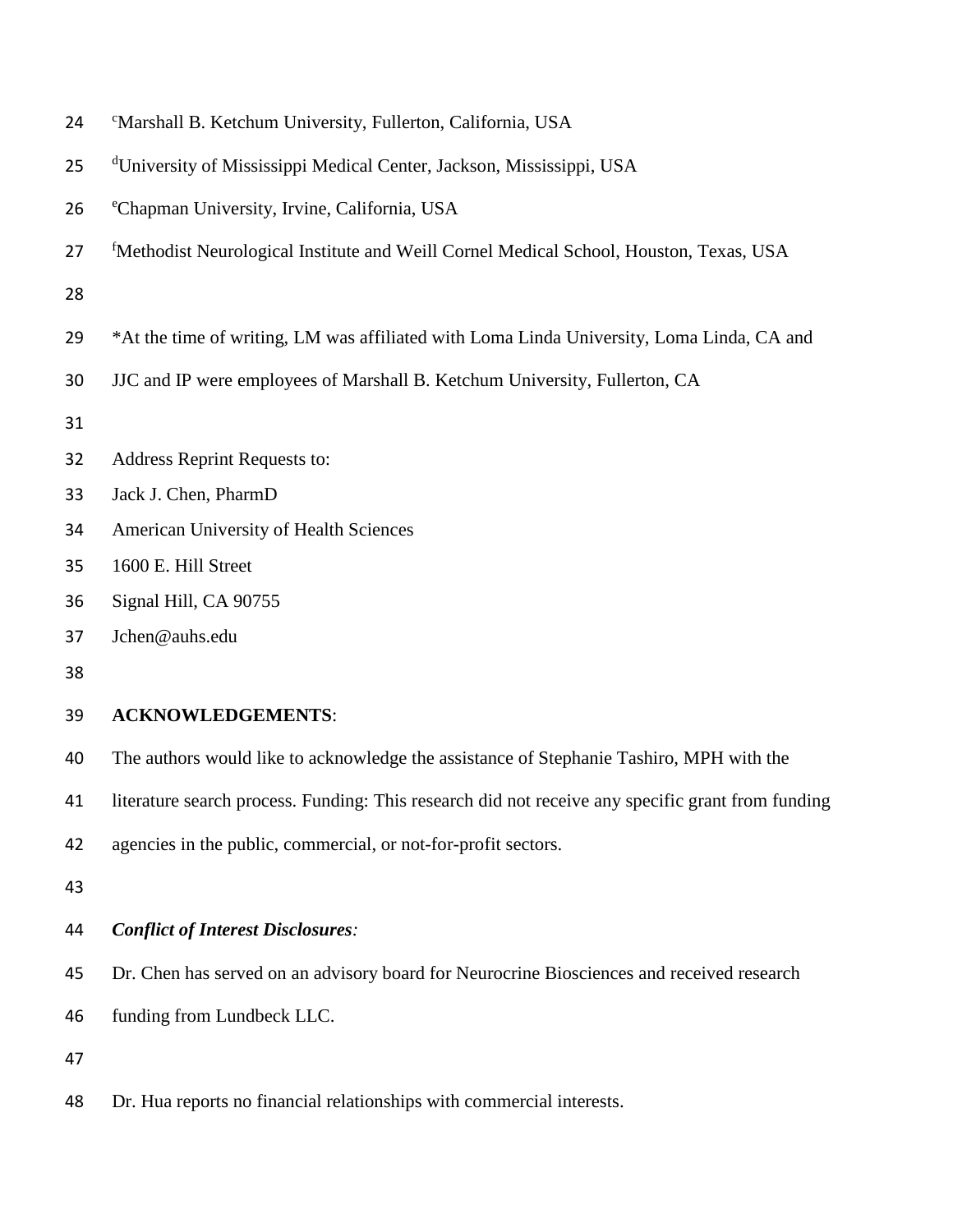| 49 | Dr. Massihi reports no financial relationships with commercial interests.                         |
|----|---------------------------------------------------------------------------------------------------|
| 50 | Mr. Portillo reports no financial relationships with commercial interests.                        |
| 51 | Dr. Alipour reports no financial relationships with commercial interests.                         |
| 52 |                                                                                                   |
| 53 | Dr. Ondo reports receiving speaker / consultant fees from ACADIA Pharmaceuticals, Adamas          |
| 54 | Pharmaceuticals, Neurocrine Biosciences, Sunovion Pharmaceuticals, Inc., Teva Pharmaceutical      |
| 55 | Industries, US WorldMeds and grant support from Biotie, Luitpold, Lundbeck LLC, Sunovion          |
| 56 | Pharmaceuticals, Inc., Tremor Research Group.                                                     |
| 57 |                                                                                                   |
| 58 | Dr. Dashtipour or his employer has received fees in the last 12 months from AbbVie Inc.,          |
| 59 | Allergan, Adamas Pharmaceuticals, Cynapsus Therapeutics, Impax Laboratories, Ipsen,               |
| 60 | Lundbeck LLC, Merz, Neurocrine Biosciences, Teva Pharmaceutical Industries, and US                |
| 61 | WorldMeds. No other conflicts were reported.                                                      |
| 62 |                                                                                                   |
| 63 | <b>Author Contributions:</b>                                                                      |
| 64 | Drs. Chen and Dashtipour had full access to all the data in the study and take responsibility for |
| 65 | the integrity of the data and the accuracy of the data analysis.                                  |
| 66 | Study concept and design: Dashtipour.                                                             |
| 67 | Acquisition, analysis, or interpretation of data: Alipour, Chen, Dashtipour, Hua, Massihi, Ondo,  |
| 68 | Portillo.                                                                                         |
| 69 | Drafting of the manuscript: Chen, Hua, Massihi.                                                   |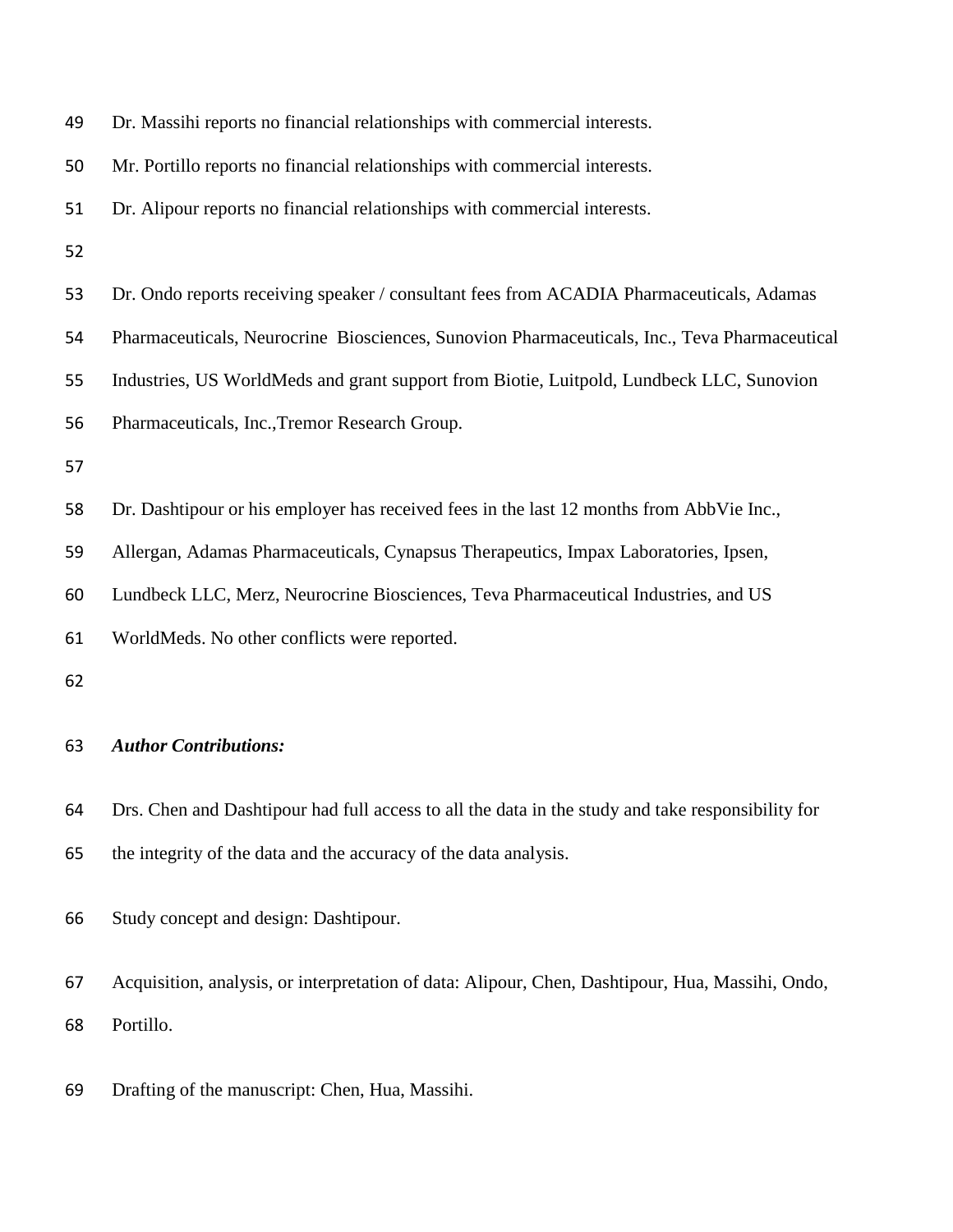- Critical revision of the manuscript for important intellectual content: Alipour, Chen, Hua, Ondo.
- Administrative, technical, or material support: Alipour, Chen, Dashtipour, Hua, Massihi, Portillo.
- Study supervision: Chen, Dashtipour.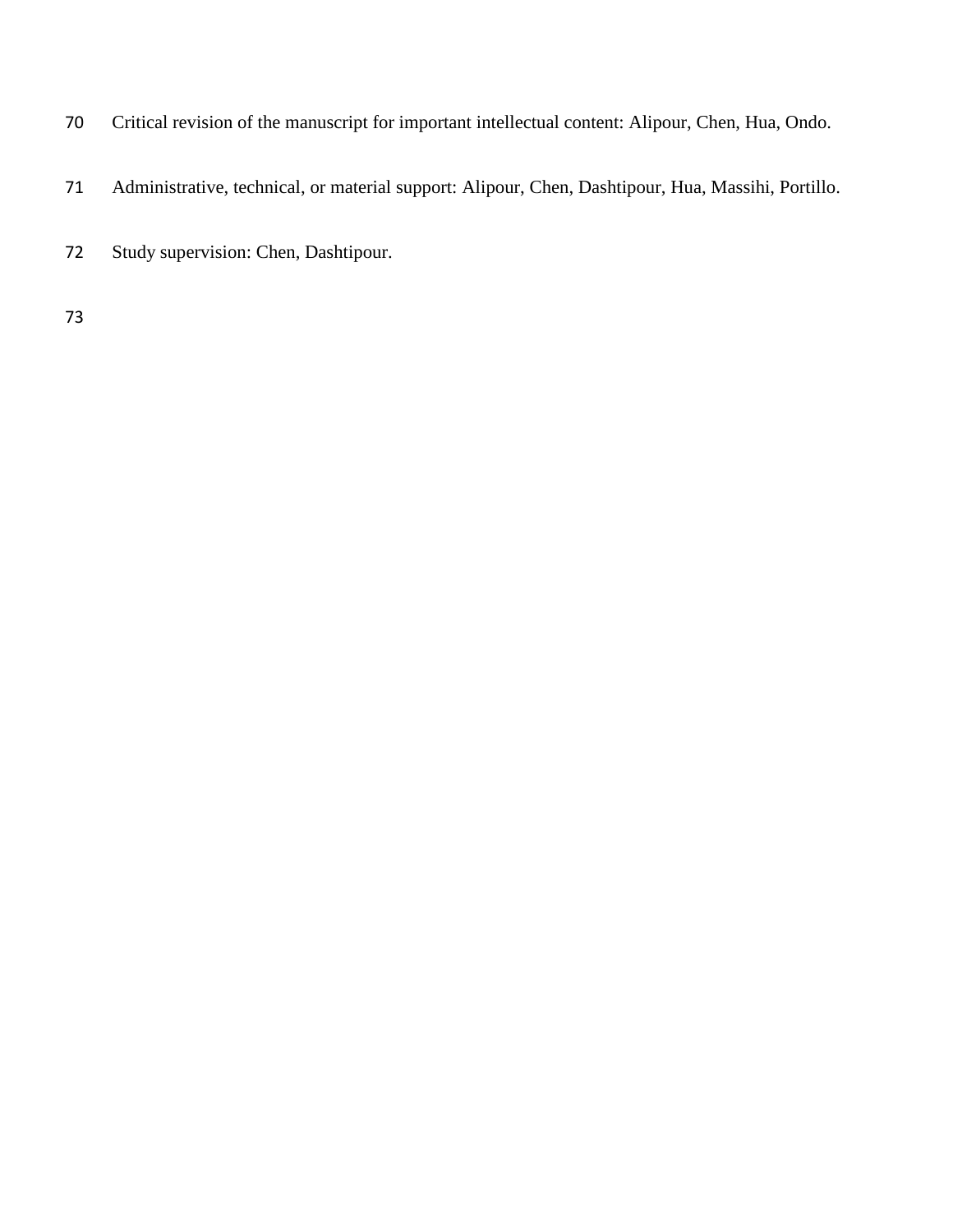**74 Abstract** (word count  $= 250$ )

 **Objective:** To determine the efficacy and tolerability of quetiapine as compared to placebo or other interventions for psychosis in parkinsonism.

**Design:** Systematic review

**Participants:** Subjects with a diagnosis of parkinsonism participating in randomized controlled

 trials (RCTS) investigating the efficacy and tolerability of quetiapine on psychotic symptoms within a defined follow-up period.

 **Measurements:** PubMed, Cochrane Register of Controlled Trials, and EMBASE were searched for articles published from January 1991 to October 2017. The process adhered to the Preferred Reporting Items of Systematic Reviews and Meta-Analyses format. Study methodology, patient- and treatment-level data were independently extracted and summarized using descriptive statistics. Studies underwent quality assessment for risk of bias.

**Results:** 17,615 unique records were identified and seven RCTs (total of 241 subjects) met

inclusion criteria. Five RCTs were placebo-controlled and two compared quetiapine against

clozapine. Mean study duration was 12 weeks and mean daily quetiapine dose was 103 mg per

day (range of 12.5 mg to 300 mg). In four of five placebo-controlled RCTs, quetiapine failed to

demonstrate significant improvement of PP compared to placebo. In two clozapine-comparator

RCTs, quetiapine was better tolerated but no more effective than clozapine. Across all RCTs,

mean completion rates for quetiapine, clozapine, and placebo were 66%, 68.5%, and 66%,

respectively. Quetiapine did not significantly worsen motor function.

**Conclusion:** The efficacy and completion rate of quetiapine in RCTs for psychosis in

parkinsonism is no better than placebo or clozapine. Based on new information, clinicians must

re-evaluate traditional viewpoints on the use of quetiapine for psychosis in parkinsonism.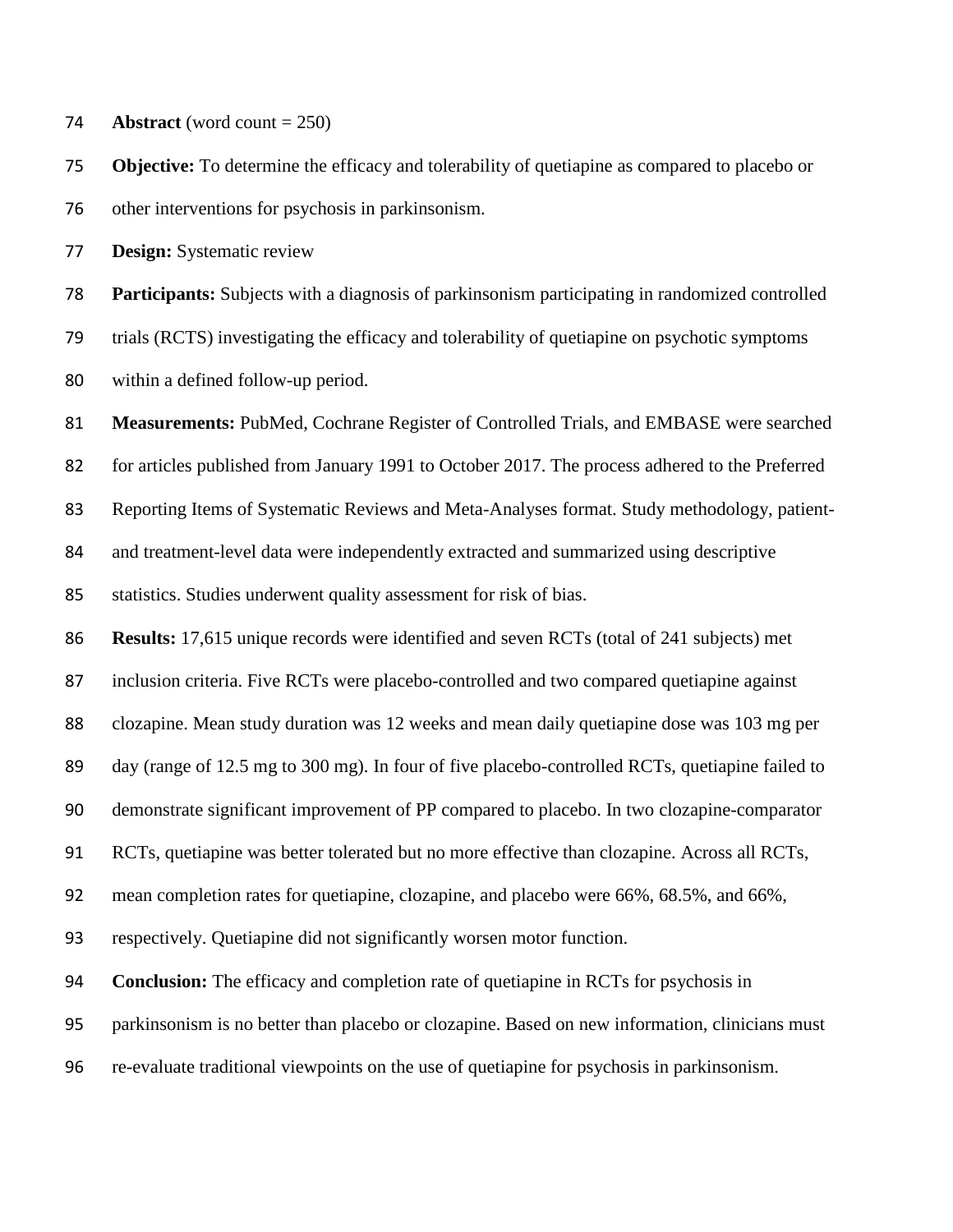## **Keywords: Parkinson Disease, parkinsonism, hallucinations, quetiapine, psychosis**

#### **INTRODUCTION**

 The most common neurodegenerative form of parkinsonism is Parkinson disease (PD) which is a clinical syndrome characterized by lesions in the basal ganglia, predominantly in the substantia nigra. Parkinson disease makes up approximately 80% of cases of parkinsonism and it is recognized that non-motor symptoms are prominent {1,2}. Much current clinical research surrounds the frequency and impact of non-motor symptoms on patients with parkinsonism, including Parkinson disease psychosis (PDP) which is common but frequently underrecognized and undertreated {3}.Psychotic symptoms will develop in up to 60% of patients with PD and in up to 75% of patients with PD and concurrent dementia {3,4}.

 The care of patients with PDP is associated with significant healthcare utilization. In a Medicare survey of claims data from 2000 to 2010, patients with PDP had higher all-cause costs and resource utilization {3}. The highest annual cost differentials were found in long-term care costs (\$31,178 for PDP vs \$14,461 for PD without psychosis), skilled nursing facility costs (\$6601 for PDP vs \$2067 for PD without psychosis), and inpatient costs (\$10,125 for PDP vs \$6024 for PD without psychosis). Long-term care utilization and expenditures were also significantly higher for PDP patients, spending an average of approximately 179 days in long-term care, compared with 83 days for patients with PD without psychosis.

 The presence of psychotic symptoms is not only an independent cost-driving factor, but also intrusive to the patient's daily life and a significant determinant of increased caregiver burden, sometimes exceeding that imposed by the motor symptoms that are classically associated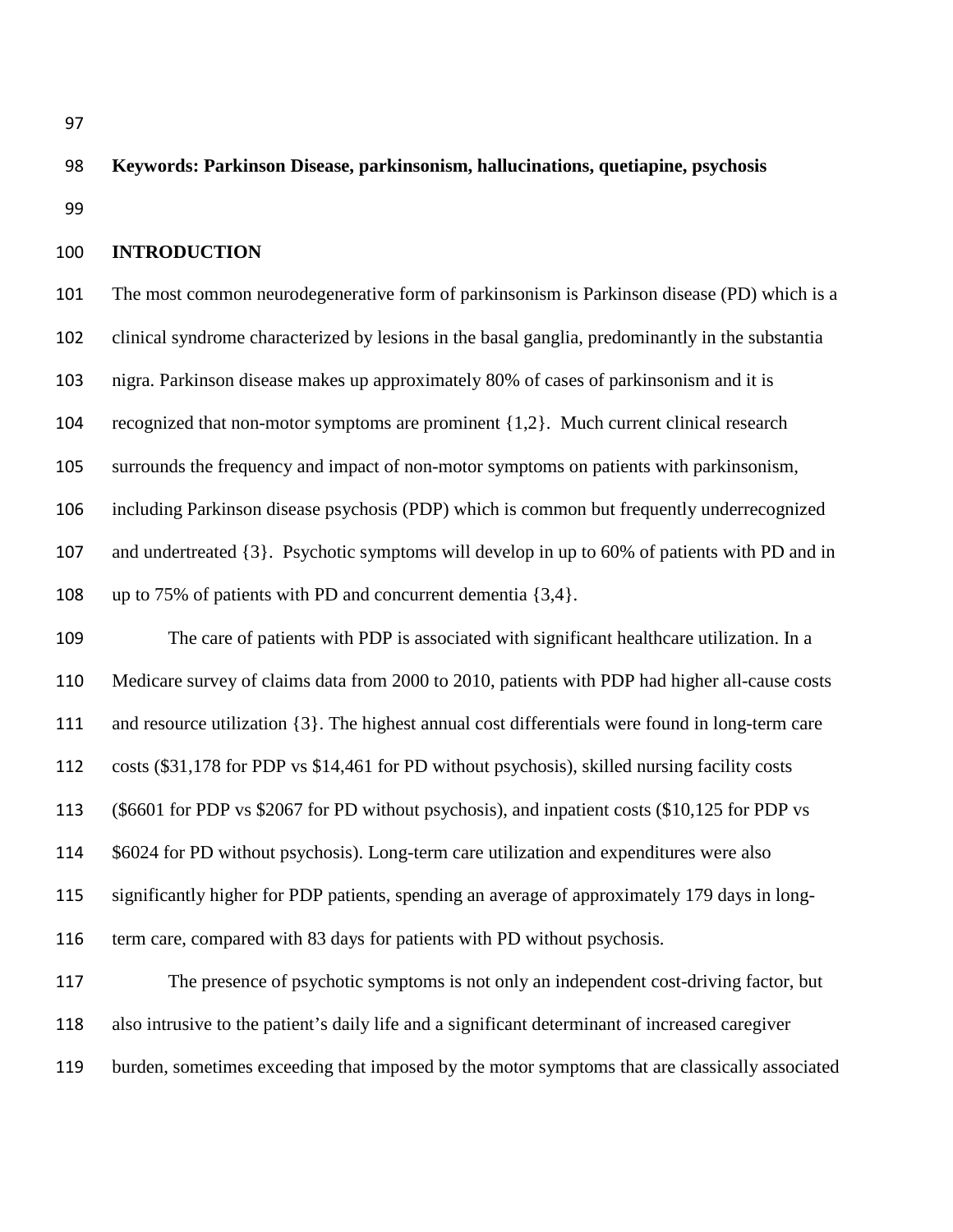with PD {5,6}. In a community-based PD sample, minor symptoms of PDP (e.g., illusions, sense of presence, passage hallucinations) were associated with more depressive symptoms and worse quality of life {7}. The presence of hallucinations and psychotic symptoms are also an independent risk factor for nursing home placement and mortality in PD patients {8,9}. When patients with PDP are admitted to long-term care (LTC) facilities, their associated disruptive behaviors can have a significant effect on LTC personnel and other LTC residents.

 Balancing control of the motor and psychiatric symptoms of parkinsonism has historically been challenging because of a paucity of evidence-based strategies. Quetiapine is indicated for the treatment of schizophrenia and bipolar disorder, however it is commonly used off-label for the management of psychosis in parkinsonism. For patients with this condition, quetiapine dosing is titrated from 12.5 mg nightly up to a range of 50 to 150 mg per day {10}. Quetiapine is similar in structure to clozapine and has antagonist activity at histamine, 132 muscarinic, and serotonin 5-HT<sub>2A</sub> receptors, with minimal affinity for dopaminergic D2 receptor {11}. In the American Academy of Neurology evidence-based practice parameter on the treatment of psychosis in PD, quetiapine was classified as Level C (i.e., possibly effective) {12}. A task force of the International Parkinson and Movement Disorder Society concluded in an evidence-based report that because of conflicting data on the efficacy of quetiapine and study methodology concerns (e.g., small sample size, low-quality rating), there is insufficient evidence for quetiapine for the treatment of PDP {13}. A joint task force of the European Federation of Neurological Societies and the Movement Disorder Society – European Section recommends quetiapine as possibly useful {14}. Subsequent to the publication of these evidence-based statements, the use of quetiapine and other antipsychotics in patients with PD has been found to be associated with an increased risk of mortality (quetiapine hazard ratio of 2.16 [95% CI, 1.88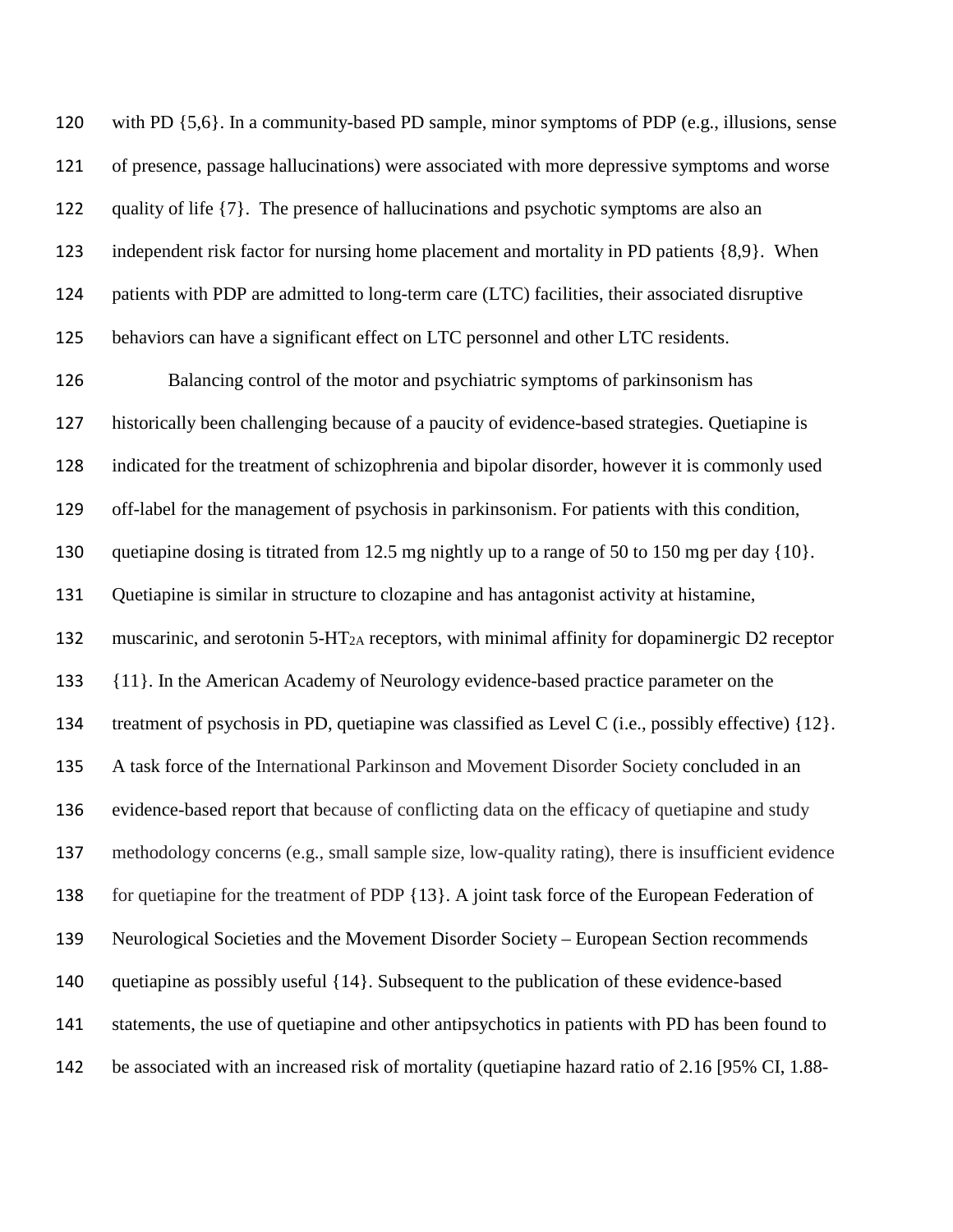2.48] over nonuse) {15} in a Veteran Administration PD population, and a new molecular entity,

pimavanserin, was FDA approved for the treatment of PDP. Given these new developments, it is

important to re-evaluate the role of quetiapine in the treatment of psychosis in patients with

parkinsonism.

#### **METHODS**

*Literature Search Strategy and Data Sources*

 The literature search strategy was designed to identify randomized controlled trials (RCTs) of quetiapine in the treatment of psychosis in patients with parkinsonism. The literature search was performed using these databases: PubMed, Cochrane Central Register of Controlled Trials, and EMBASE. The search used the keyword "quetiapine.'' We limited our search to English language-only articles published from January 1991 to October 2017. Additionally, we manually searched the reference lists of identified publications for additional studies to supplement our electronic search.

#### *Study Selection*

 Two reviewers (JC, LM) performed the literature research in parallel and independently. Reviewers discussed and selected articles to be included. Studies were included in the qualitative review if they: 1) were randomized and controlled with either placebo or an active comparator, 2) enrolled subjects with a diagnosis of parkinsonism, 3) assessed the efficacy of quetiapine on psychotic symptoms, and 4) evaluated adverse effects including motor outcomes. When disagreement arose between screeners on studies to be included in the final synthesis, a third reviewer resolved the discrepancy.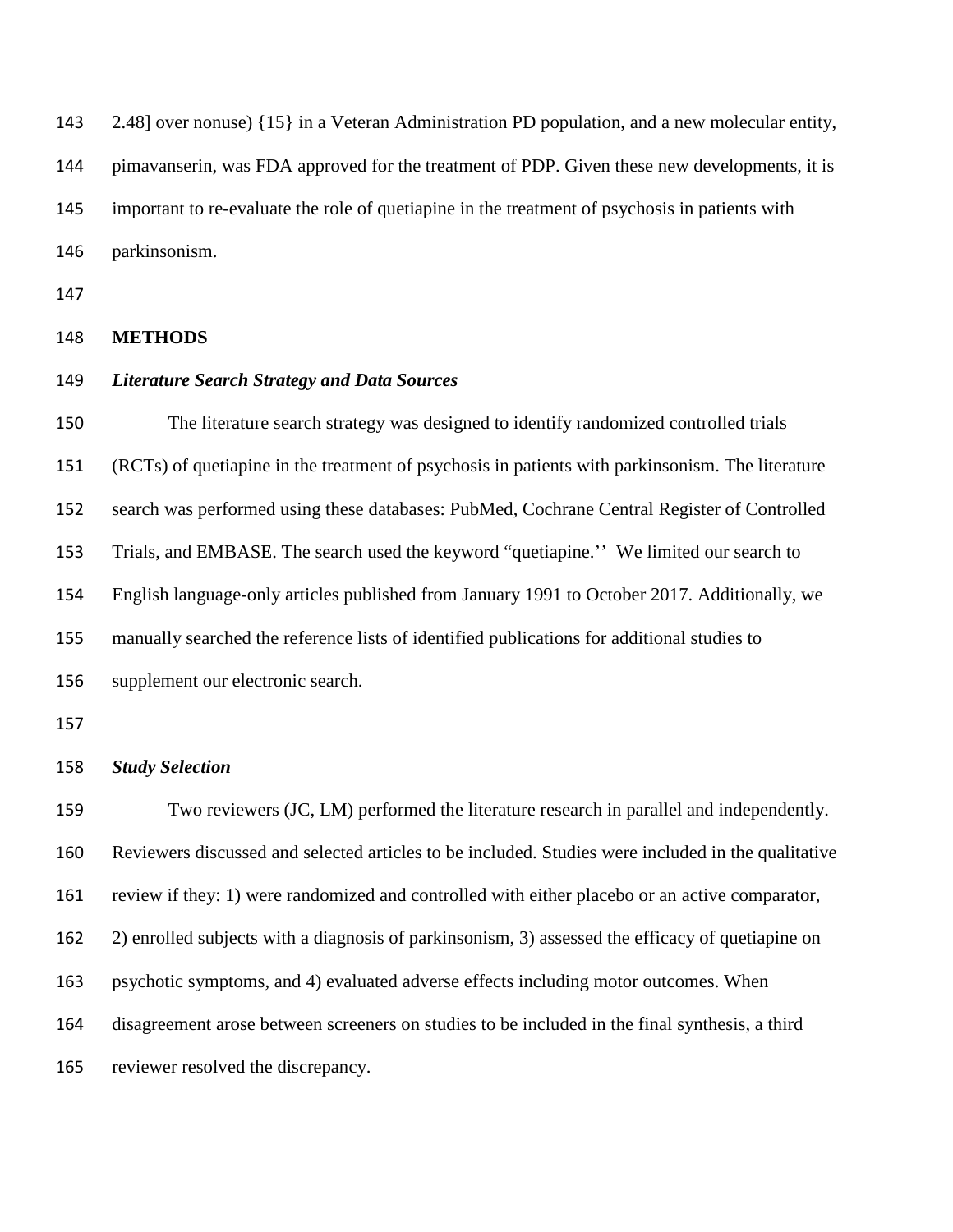The first level of screening examined the title and abstract of publications for inclusion or exclusion. At the second level of screening, the full text of publications were retrieved and reviewed for inclusion or exclusion. Reference lists were also screened to identify additional studies. At the final level of screening, data were extracted from the final list of RCTs.

- 
- *Data Extraction and Quality Assessment*

 Study methodology, patient, and treatment-level data were extracted from full text publications under predefined headings. Each study underwent quality assessment for risk of bias based on Cochrane metrics {16}. The quality assessment for RCTs systematically addressed seven types of bias: random sequence generation, allocation concealment, blinding of participants and personnel, blinding of outcome assessment, incomplete outcome data, selective outcome reporting, and other sources of bias.

#### **RESULTS**

#### *Studies Identified*

 The systematic literature search identified seven studies on the efficacy of quetiapine in treating psychosis in parkinsonism (including PD psychosis, dementia with Lewy bodies, dementia with parkinsonian features) (Figure 1). Five of the RCTs compared quetiapine to placebo {17-22}, and two RCTs compared quetiapine to clozapine {23,24}. A summary of the RCT results is provided in Table 1. The seven unique RCTs included a total of 241 subjects with parkinsonism and psychosis. Quetiapine at doses between 12.5 mg and 300 mg per day (mean daily dose of 103 mg) administered from four to 22 weeks (mean duration of 12 weeks) failed to significantly reduce psychotic symptoms in subjects with parkinsonism compared to placebo or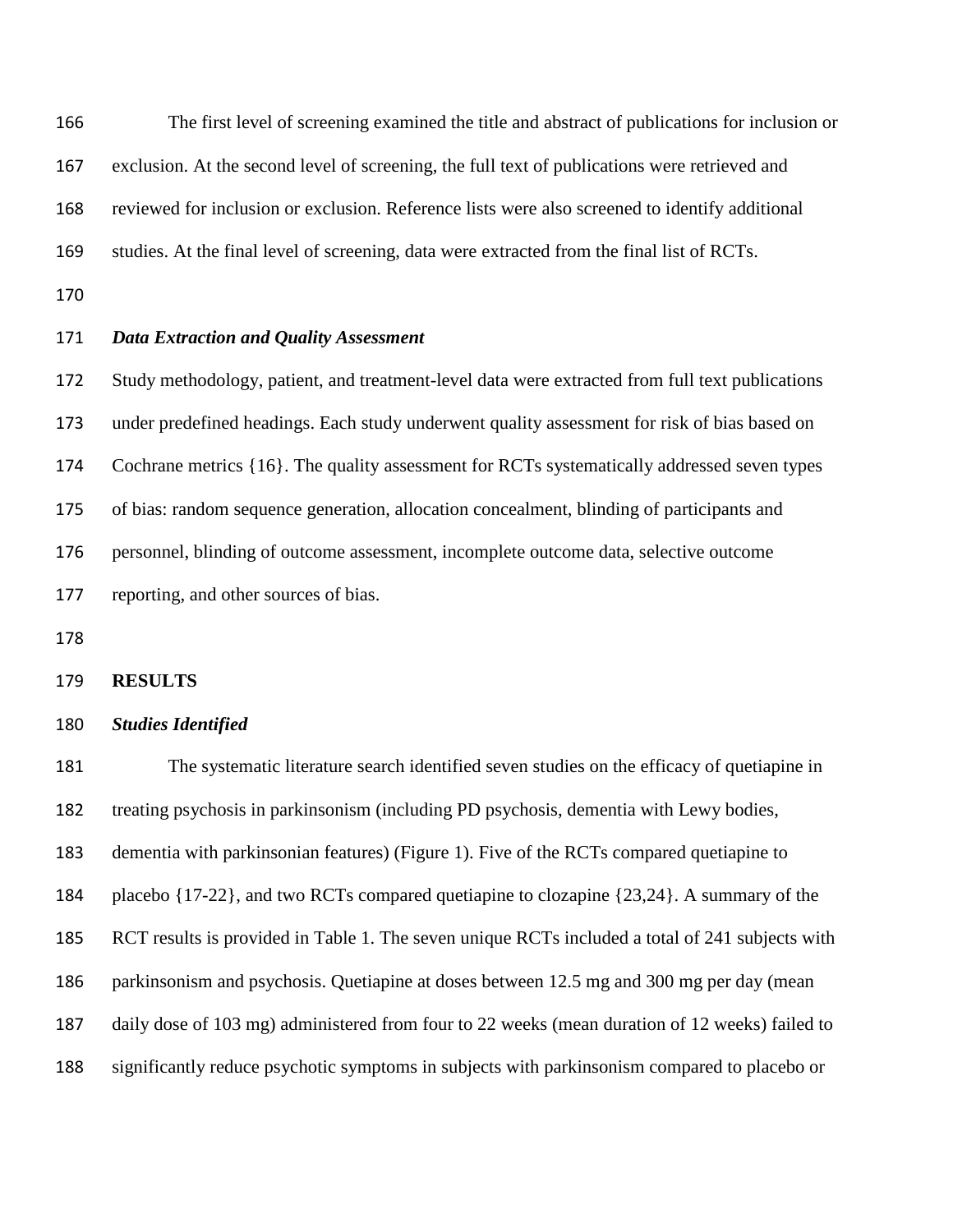clozapine when objectively assessed on the BPRS, the most frequently reported scale in these RCTs. In the two clozapine-comparator controlled studies, quetiapine demonstrated no advantage over clozapine in terms of efficacy or adverse effects and in one of the studies {23}, hallucination and delusion scores favored clozapine over quetiapine. Overall, the mean completion rates for all groups were poor and rates did not differ between quetiapine and placebo-treated subjects. Across all RCTs, the completion rates for quetiapine, clozapine, and placebo were 66%, 68.5%, and 66%, respectively. Among the two RCTs comparing the efficacy of quetiapine to clozapine, the completion rates were more favorable compared to clozapine, (80% and 68.5%, respectively) {23,24}. Overall, adverse effects reported in quetiapine-treated subjects include, confusion, dizziness, headache, orthostatic hypotension, somnolence, and worsening parkinsonism. Although individual RCTs reported quetiapine-associated worsening of parkinsonism, the overall 201 data demonstrates quetiapine does not significantly worsen motor function as measured by UPDRS motor scores. The systematic quality assessment revealed that all RCTs were subject to

high risk of attrition bias due to incomplete outcome data (Table 2).

#### *Details of Studies*

 Fernandez et al. performed a randomized, double-blind, placebo-controlled study on the use of quetiapine for subjects with PD and visual hallucinations {17}. Subjects were randomly assigned to treatment arms and initiated at 25 mg of quetiapine or matching placebo at bedtime. Dosage increased by 25 mg increments every 3 to 7 days until reaching a maximum dosage of 210 150 mg, or the complete cessation of nocturnal hallucinations. The primary dependent variable was the length of REM sleep, measured by polysomnography. The quetiapine group increased in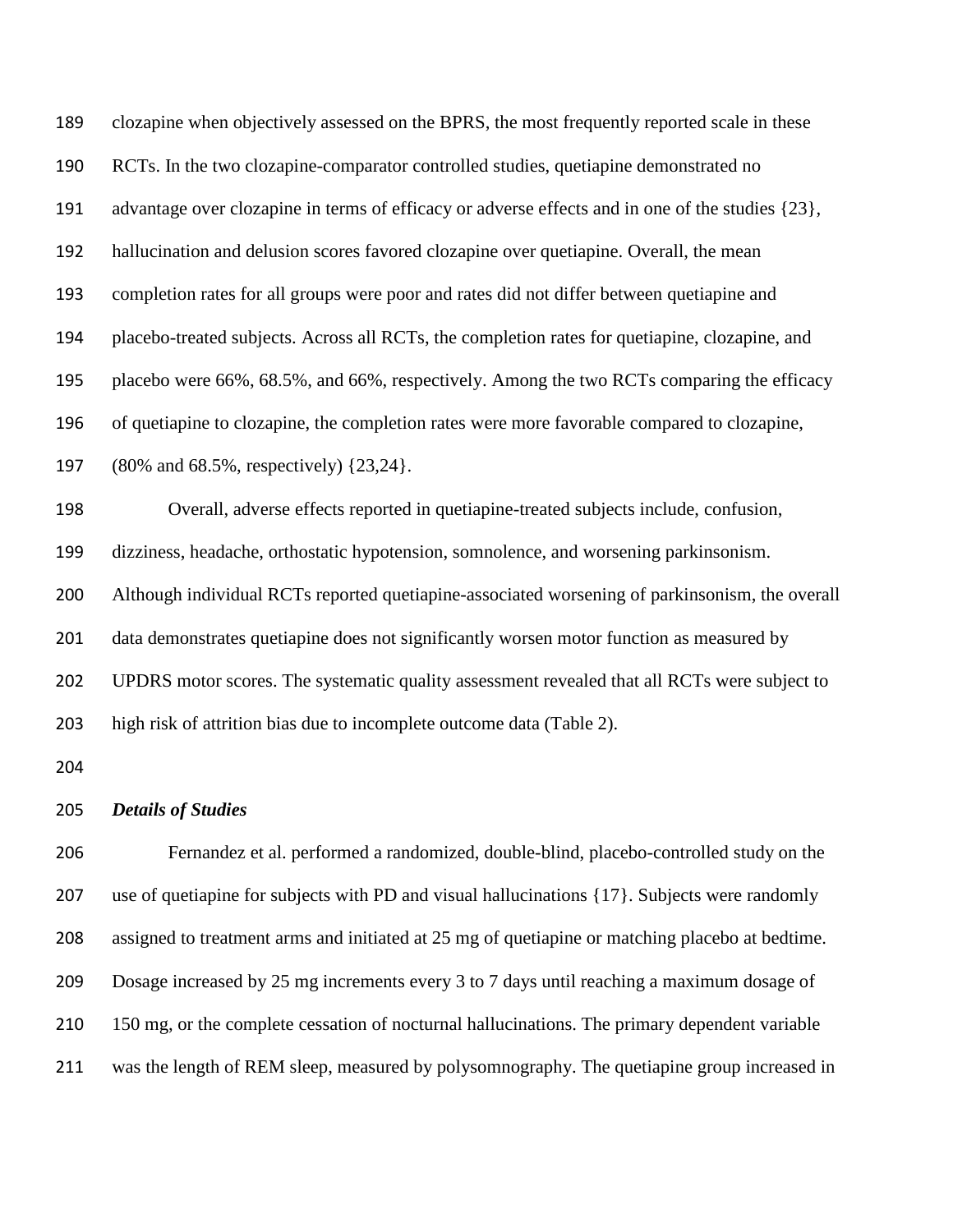the length of their REM sleep (mean increase = 13.6 min), and the placebo group decreased in REM sleep (mean decrease = 28.3 min), but the difference between groups was not statistically significant. Hallucination severity was self-reported in one item of the Brief Psychiatric Rating Scale (BPRS), which presents a series of psychiatric symptoms rated on a 7-point scale in which larger scores indicated greater severity. Although the quetiapine group experienced greater reduction in hallucination severity (mean reduction 1.32, *SD* = 1.13) than the placebo group 218 (mean reduction 0.04,  $SD = 0.82$ ),  $P=0.02$ , the change in total BPRS scores was not statistically different between groups. There were no statistically-significant differences between quetiapine and placebo in Unified Parkinson's Disease Rating Scale (UPDRS) motor scores or in the 221 number of adverse events experienced by either group. The completion rate was only 68.75% (11) 222 out of 16 subjects), with 50% of the quetiapine group and 87.5% of the placebo group finishing the study. Notable reasons for termination from the quetiapine group were lack of efficacy in treating hallucinations (experienced by two subjects), and one subject who dropped out because of an adverse event, drowsiness.

 A randomized, double-blind, placebo-controlled, parallel group study by Kurlan et al. assessed the effect of quetiapine on agitation and psychosis on subjects with dementia, PD, or Alzheimer's disease with PD features {18}. Quetiapine and placebo groups started treatment at a dosage of 25 mg of quetiapine or placebo. Dosage was increased, as necessary, up to an additional 25 mg every 2 days and up to an absolute limit of 150 mg twice daily. Quetiapine efficacy was assessed using the BPRS, and motor function was assessed using the motor subscale of the UPDRS. Statistical analysis failed to find any statistically significant difference between quetiapine and placebo groups on efficacy, adverse events, or change in UPDRS. The study-wide completion rate was 75% (30 out of 40 subjects). The quetiapine group had 85%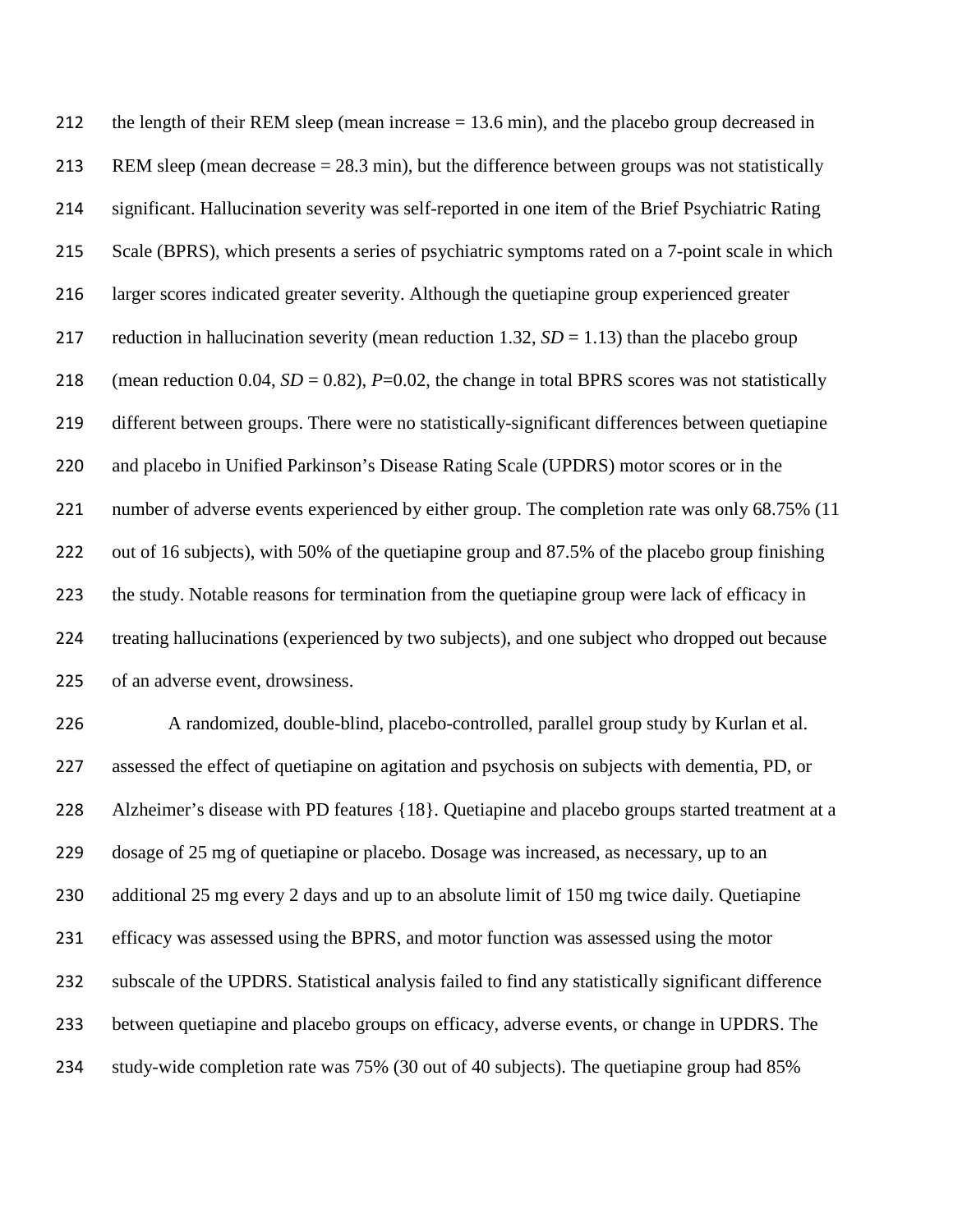completion, and the placebo group had 65% completion. The authors reported that the most common reasons for dropout were concern over placebo (one in each treatment group), effectiveness of medication (two in the placebo arm, one in the quetiapine arm), and adverse effects (three in the placebo arm, one in the quetiapine arm).

 Ondo et al. conducted a double-blind, placebo-controlled, 2:1 randomized, parallel trial to evaluate the efficacy of quetiapine in treating hallucinations in subjects with PD {19}. The first three weeks of treatment were two doses of quetiapine per day—one in the afternoon, one at night—titrating up to 50 mg per dose. Weeks 4-6 of treatment maintained two doses per day while titrating up to a maximum of 200 mg per dose. Hallucinations were assessed with the BPRS and the Baylor PD Hallucination Questionnaire. On the Baylor PD Hallucination Questionnaire, subjects in the quetiapine group had a non-significant trend toward improvement (*P*=0.20). The quetiapine group and placebo had comparable outcomes regarding the change in total BPRS score and change in the score on the BPRS hallucination item. The main adverse events in the drug group were sedation (40%), and subjective worsening in PD (19%) although there was no statistically-significant worsening of parkinsonism on the UPDRS motor scores. Twenty-six out of 31 subjects (83.87%) completed the study, with 80.95% completion from the quetiapine group and 80% from the placebo group. Reasons for dropout from the quetiapine group included serious unrelated illness, lack of effectiveness, and noncompliance. The placebo group had two dropouts from unrelated serious illness.

 Rabey et al. performed a double-blind, placebo-controlled RCT on the efficacy of quetiapine on drug-induced psychosis in subjects with PD {20}. All the subjects in this study had been successfully treated with dopaminergic medication for at least 2 years prior to recruitment. Subjects had psychotic symptoms (hallucinations and/or delusions), which significantly affected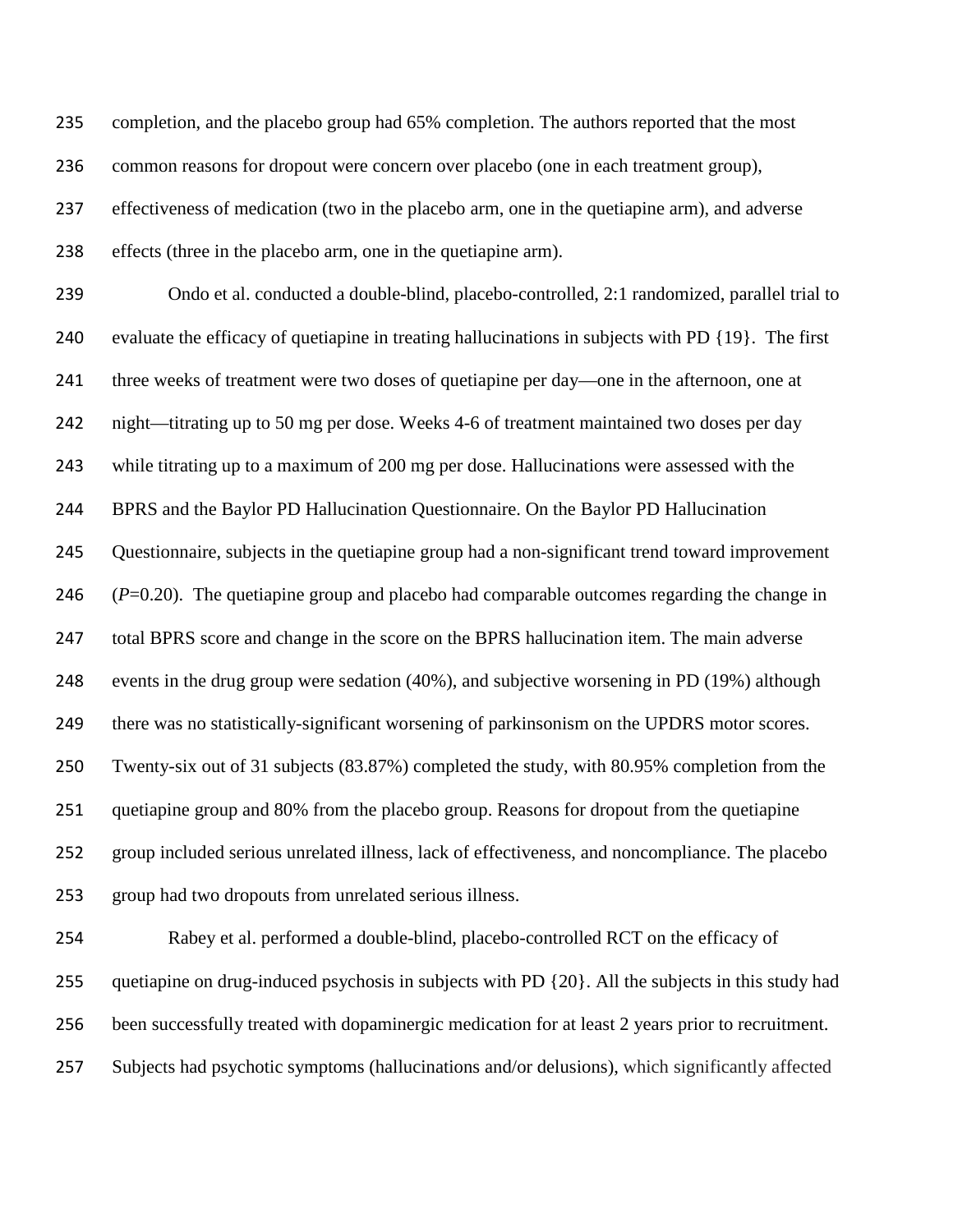the subject's quality life. Subjects were randomly assigned to either the quetiapine or placebo group for 12 weeks of treatment. Both groups began with one 12.5 mg dose of quetiapine or placebo per day. Over a titration period of up to 4 weeks, dosage increased until the psychotic symptoms resolved or side effects became severe. The outcomes experienced by the quetiapine group and placebo group were comparable, and the differences were not statistically significant. There were no statistically significant differences in the UPDRS motor scores from baseline to final point of assessment in either group. The most commonly occurring adverse event was somnolence, seen in seven subjects from the quetiapine group and two subjects from the placebo group. The study-wide completion rate was 55.17% (32 of 58 subjects), with 50.00% completion in the quetiapine group and 60.71% completion in the placebo group. The most common reason for dropout was a lack of therapeutic response, which occurred in 10 of 15 dropouts in the quetiapine group and 9 of 11 dropouts in the placebo group. Three subjects in the quetiapine group discontinued treatment due to side effects, of which two were due to somnolence. Shotbolt et al. conducted a double-blind placebo-controlled RCT to evaluate the efficacy of quetiapine for psychosis in PD {21,22}. The study period lasted 12 weeks, during which subjects were started on a daily dose of 25 mg of quetiapine or placebo and titrated through the first 6 weeks up to a maximum dosage of 50 mg in the morning and 100 mg at night. The primary dependent variable was the time remaining in treatment at the time of dropout. This outcome was based on the theory that "patients would drop out if their psychosis failed to improve or deteriorated and would stay in if their symptoms were improving." On average, subjects in the quetiapine group dropped out sooner than those in the placebo group, but this difference was not statistically significant. The secondary assessment measures were the UPDRS total score, UPDRS Motor score, BPRS, Neuropsychiatric Inventory (NPI), and Baylor PD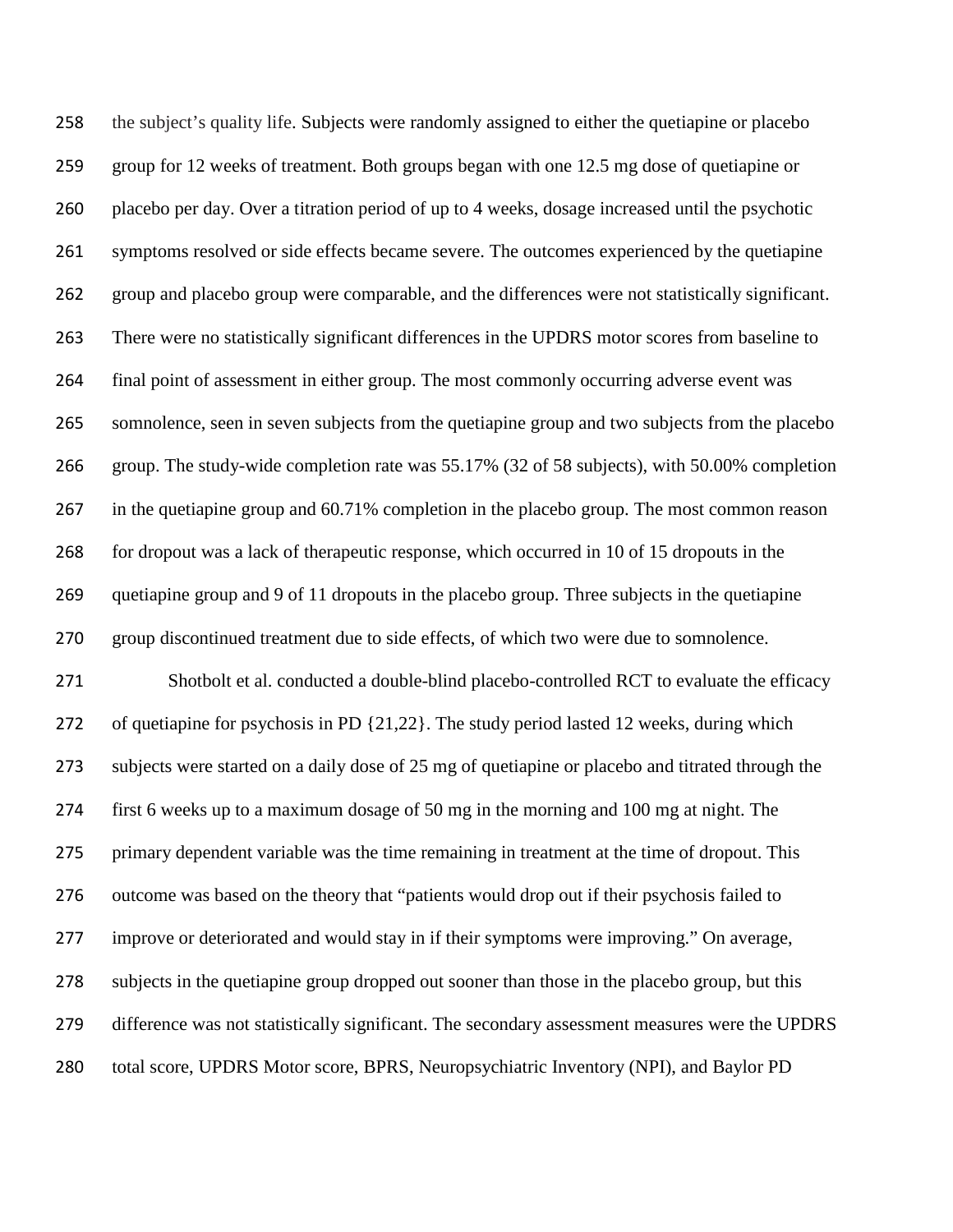hallucination scale; none of these measures showed statistically significant changes between baseline and final observation. The quetiapine group had three adverse events—all drowsiness— followed by dropout, and the placebo group also had three adverse events—two cases of drowsiness, one case of confusion—followed by dropout.

 Clozapine has improved psychosis in PD in two multicenter, placebo-controlled trials and is commonly used in clinical practice {25,26}. We identified two RCTs that compared quetiapine to clozapine and met inclusion criteria {23,24}. Merims et al. randomly assigned subjects with psychosis and PD to receive treatment with quetiapine or clozapine and assessed outcomes with the delusion and hallucination items of the NPI and the Clinician Global Improvement-Change Scale (CGI-C) {23}. Although the hallucination frequency was reduced for both the treatment groups, the baseline-to-final-assessment difference was statistically significant for only the clozapine group. Subjects in the clozapine group experienced a statistically-significant reduction in the frequency of delusions whereas subjects assigned to quetiapine actually increased delusion frequency, but not to a consistent degree. The change in CGI-C scores were comparable between the two treatment arms. The article lists UPDRS total score but not the motor score; however, the authors state, "We did not observe any worsening in parkinsonian symptoms as measured by the UPDRS […] in any of the treatment arms." Only 59.26% of the subjects (16 out of 27) completed the study: 69.23% of the quetiapine group and 50.00% of the clozapine group. Lack of treatment efficacy was the most common cause for dropout from the quetiapine group, and a decreased leukocyte count was the most common cause for dropout from the clozapine group.

 In the second RCT that compared quetiapine to clozapine, Morgante et al. randomly assigned subjects with psychosis in PD to either quetiapine or clozapine treatment to assess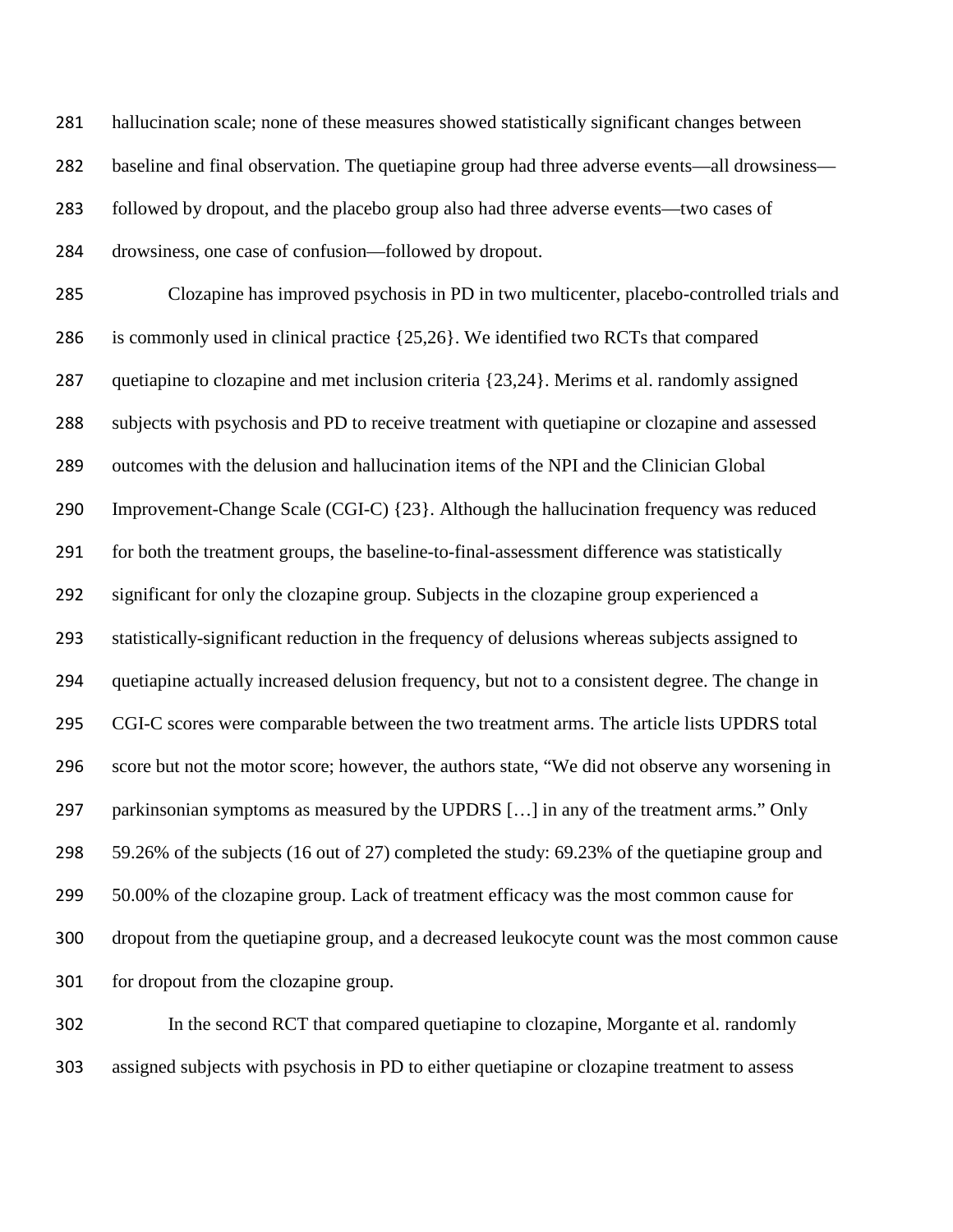effect on hallucinations, suspiciousness, and hostility {24}. Outcome measurements included the BPRS, Clinician Global Improvement-Severity Scale (CGI-S), Abnormal Involuntary Movement Scale (AIMS), and the total score of the UPDRS. Although the outcome assessors were blinded to the treatment assignments, the subjects were informed about the drug they were receiving. The starting dose was 25 mg per day of quetiapine or 6.25 mg per day of clozapine. Dosage was titrated by a neurologist aware of the treatment conditions, with maximum doses of 200 mg daily of quetiapine or 50 mg daily of clozapine. Post-treatment scores on the BPRS, CGI-S, and AIMS were improved compared to baseline for both the quetiapine and the clozapine groups. Overall, the UPDRS scores remained unchanged, however a mild worsening of parkinsonism was observed in three patients treated with quetiapine (greater than 100 mg per day). The efficacy of both drugs was comparable, as the differences between quetiapine and clozapine groups were not statistically significant. Both groups experienced a small number of adverse events, but no inferential statistics were provided comparing quetiapine to clozapine. The majority of the subjects, 88.89% (40 out of 45) completed the 12-week study: 90.91% of the quetiapine group, 86.96% of the clozapine group. One subject in the quetiapine group withdrew because of sedation, and another subject withdrew due to a "confusional state." Dropout in the clozapine group was attributed to sedation, dizziness, and severe hypotension.

#### **DISCUSSION**

 The aim of this comprehensive systematic literature review is to qualitatively evaluate the efficacy and safety (including effects on motor function) of quetiapine as compared to placebo or other interventions for the treatment of psychosis in parkinsonism. Our methodology aimed to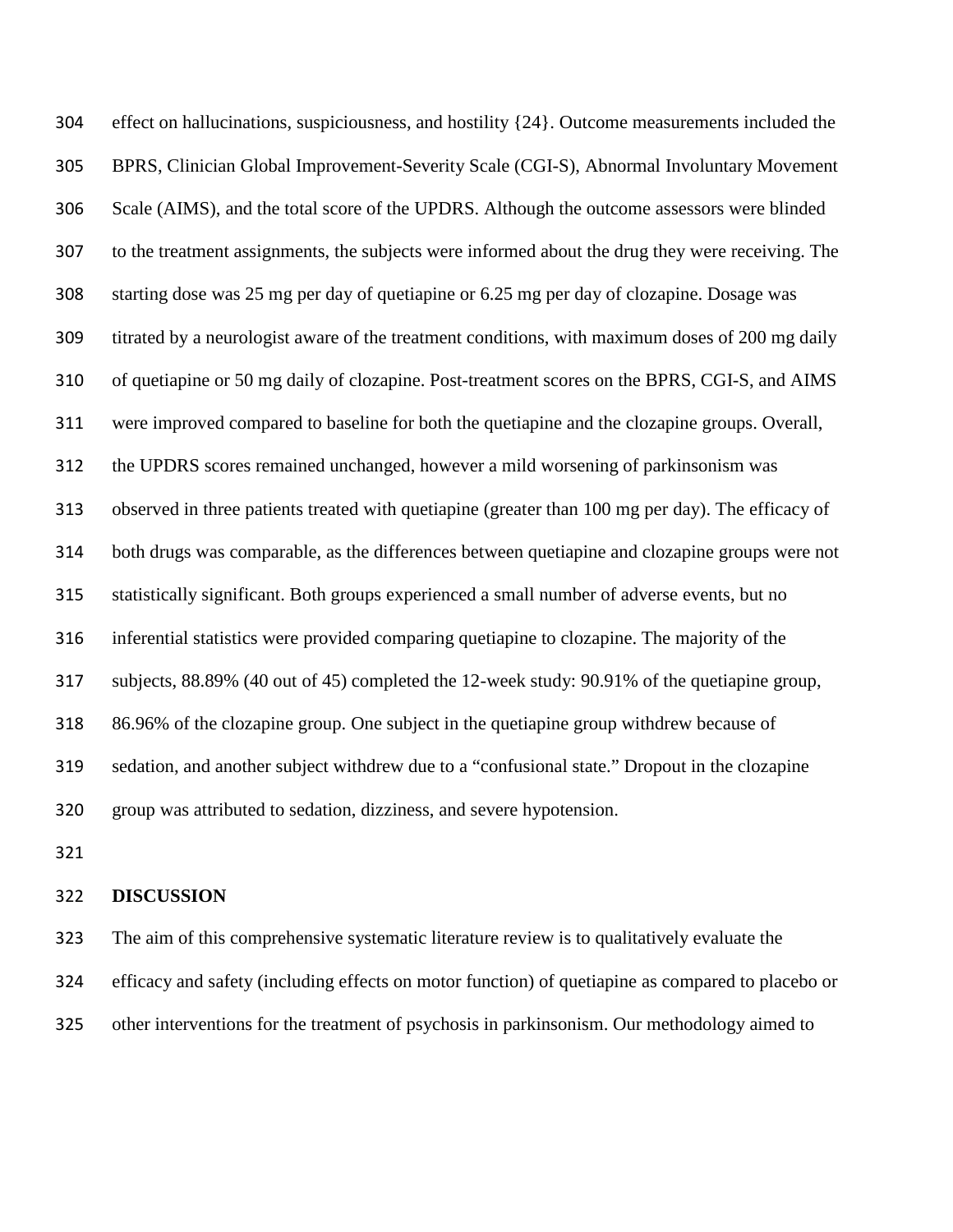gather data for all forms of parkinsonism and we found that the published RCT evidence is dominated by investigations of patients with psychosis and idiopathic PD.

 In a network meta-analysis, Iketani et al. report that the utility of quetiapine for the treatment of psychosis (assessed by BPRS) in patients with idiopathic PD is inferior to that of placebo and that use of quetiapine was likely to lead to deterioration of motor function {27}. The meta-analysis by Iketani et al was confined to RCTs of subjects with idiopathic PD. Additionally, the meta-analysis included only four unique (i.e., non-redundant reports) RCTs of quetiapine which comprised a total of 138 subjects. In our current study, we analyzed data from seven unique studies with a total of 241 subjects with parkinsonism and psychosis (including PD psychosis, dementia with Lewy bodies, dementia with parkinsonian features) who were randomized to receive either quetiapine or a comparator (placebo or clozapine). Quetiapine at doses between 12.5 mg and 300 mg per day (mean daily dose of 103 mg) administered from four to 22 weeks (mean duration of 12 weeks) failed to significantly reduce psychotic symptoms in subjects with parkinsonism compared to placebo or clozapine when objectively assessed on the BPRS, the most frequently reported scale in these RCTs. Overall, in four of five placebo- controlled RCTs, quetiapine failed to significantly improve psychosis. In two clozapine- comparator controlled studies, quetiapine demonstrated no advantage over clozapine in terms of efficacy or adverse effects and in one of the studies, hallucination and delusion scores favored clozapine over quetiapine.

 Across all RCTs, mean completion rates for all groups were similarly poor. The RCT completion rates for quetiapine and placebo were no different and this suggests that dropouts cannot be substantively attributed to quetiapine dose titration methodologies. However, completion rates for quetiapine were more favorable compared to clozapine. Overall, adverse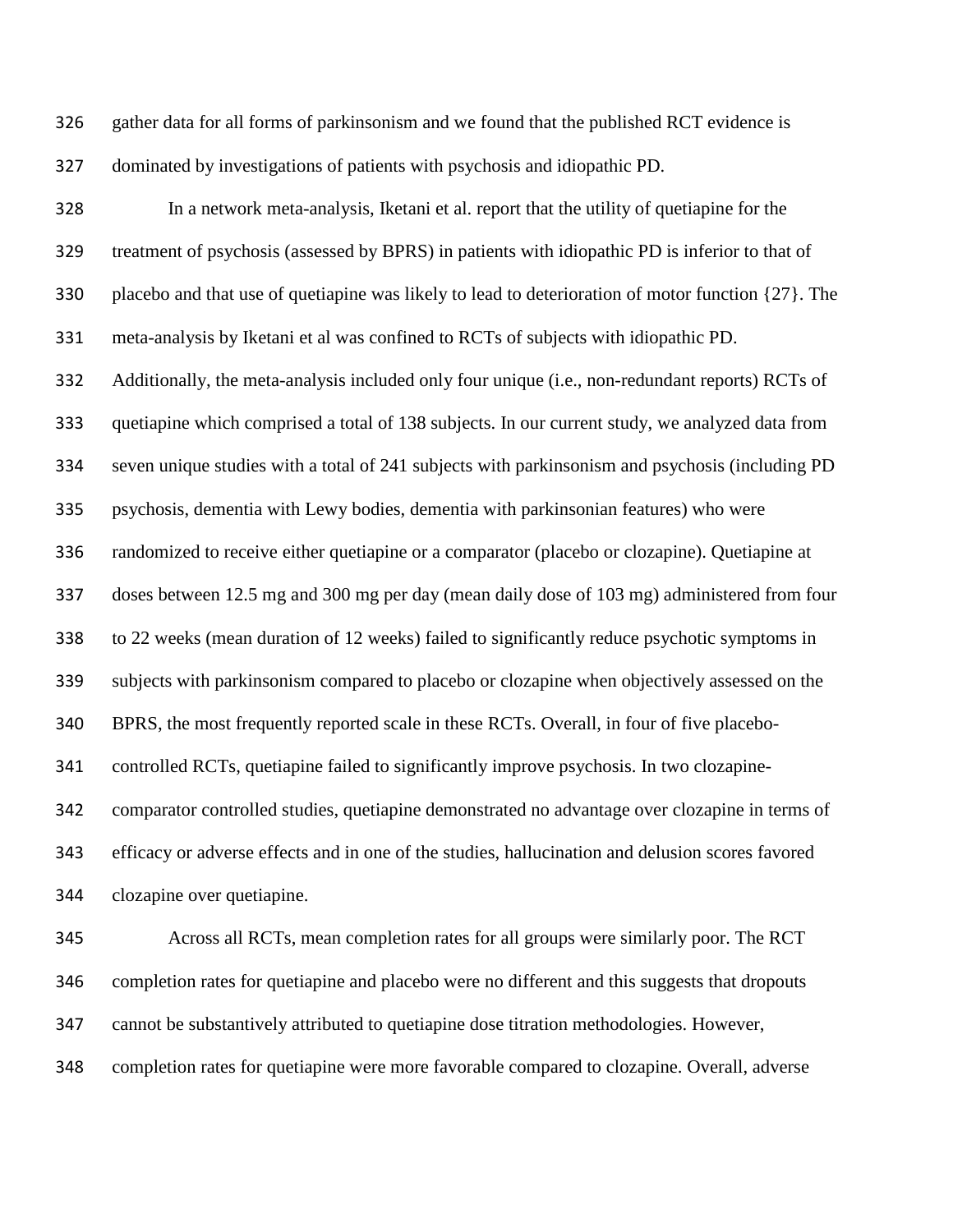effects reported in quetiapine-treated subjects include, confusion, dizziness, headache, orthostatic hypotension, somnolence, and worsening parkinsonism. Despite reports of worsening parkinsonism, the overall data demonstrates quetiapine does not significantly worsen motor function as measured by UPDRS motor scores. The regularity of discontinuations due to adverse effects associated with quetiapine in subjects with psychosis and parkinsonism indicates that use of quetiapine in this population may not be as well tolerated as traditionally believed. The most common adverse effects leading to quetiapine discontinuation were confusion and somnolence. In 2008, a task force of the International Parkinson and Movement Disorder Society published a critique of rating scales for the assessment of psychosis in PD and recommended four scales for use in clinical studies: the Brief Psychiatric Rating Scale (BPRS), Neuropsychiatric Inventory (NPI), Positive and Negative Syndrome Scale (PANSS), and the Scale for Assessment of Positive Symptoms (SAPS) {28}. The task force labeled these scales as "recommended" with the caveat that none contained all the basic content, mechanistic and psychometric properties to be deemed adequate for capturing the entire phenomenology of PD psychosis and that none have undergone formal psychometric evaluation in patients with psychosis and PD. Given the limitations of the recommended scales, the task force also recommended using the Clinician Global Improvement-Change Scale (CGI-C) as a secondary outcome scale to complement the more detailed psychosis rating scales. We found that of the seven RCTs in our study, six utilized the BPRS as a primary outcome and all utilized the CGI-C as a secondary outcome. This is consistent with the task force recommendations and representative, at that time, of best practice for clinical research in psychosis with PD. Despite this, the RCTs failed to reveal any statistically significant differences between quetiapine and placebo or clozapine for efficacy.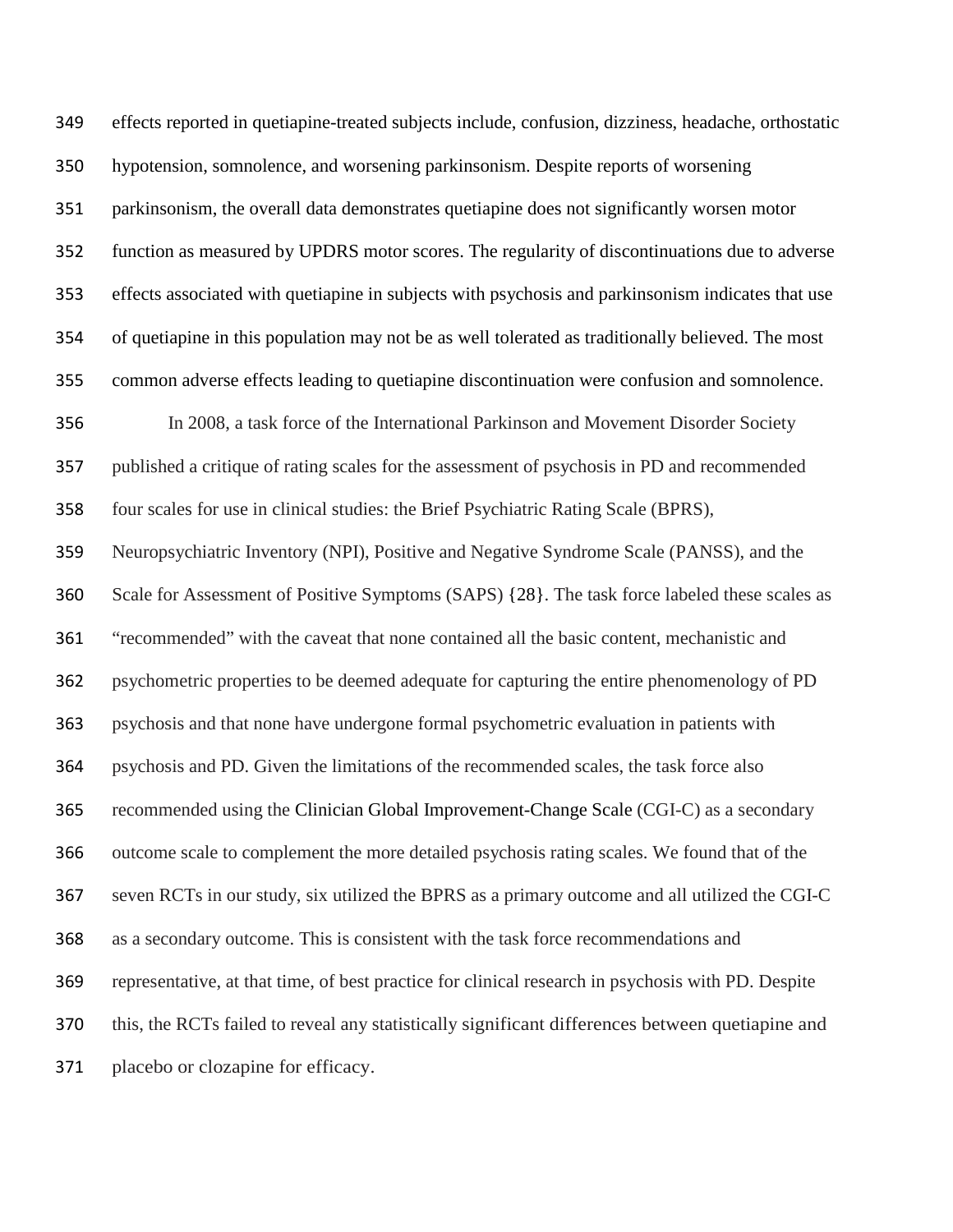The failure to detect a statistically significant difference could also have been due to underpowering of the RCTs and the overall poor completion rates for treated and placebo groups in some studies. Additionally, none of the psychosis rating scales utilized in the quetiapine RCTs (i.e., Baylor PD Hallucination Questionnaire, BPRS, NPI) have undergone psychometric evaluation in the parkinsonism population {28} and it is possible that the lack of detecting significant differences between quetiapine and placebo or clozapine may be due to issues of instrument reliability, validity, and/or sensitivity. Given the psychometric limitations of the rating scales utilized in the seven RCTs, we believe that performing a quantitative analysis (i.e., meta-analysis) would only have yielded quantitatively indeterminant results and would not substantively alter any clinically relevant conclusions reached by our qualitative study.

 Quetiapine has traditionally been widely prescribed for the treatment of psychosis in patients with PD due to clinical impressions of efficacy and tolerability. Use of quetiapine, unlike clozapine, does not requires mandated laboratory monitoring and, unlike other antipsychotics, is not generally associated with worsen of motor function. Generally, quetiapine is considered to be well tolerated. We found that the RCT completion rate of quetiapine-treated subjects was no better than placebo. However, rates were better than that for clozapine-treated subjects. Additionally, the psychosis rating scales utilized to measure efficacy outcomes in the quetiapine RCTs have not been deemed psychometrically suitable for this utility. Given our negative findings and the emerging data of increased mortality in PD patients treated with quetiapine and other antipsychotics as well as the recent introduction of a novel antipsychotic pimavanserin for treatment of psychosis in PD, the overall treatment landscape for psychosis in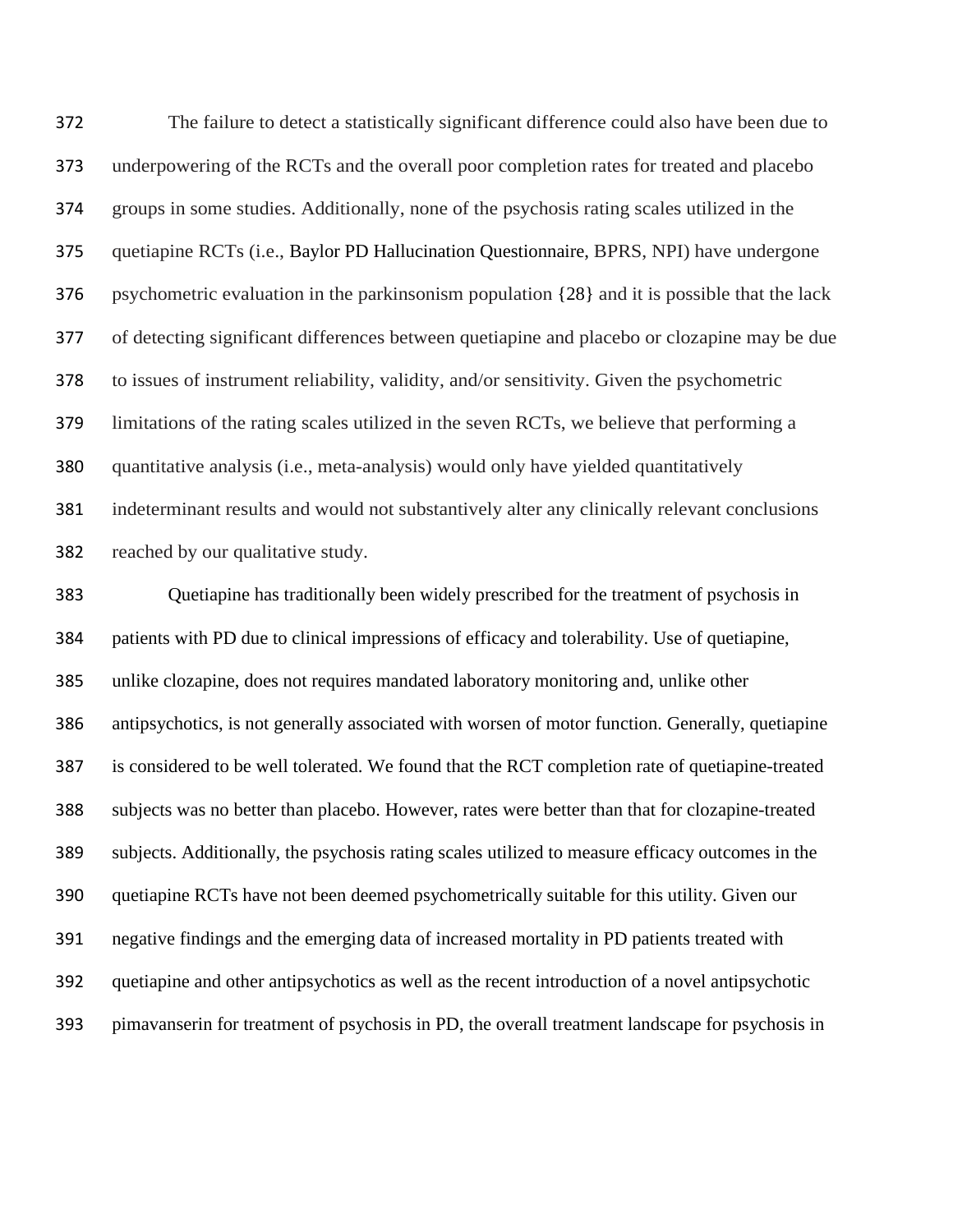- parkinsonism has evolved to a point in which clinicians must recalibrate the traditional clinical impression of quetiapine efficacy and tolerability for psychosis in parkinsonism.
- 

#### **CONCLUSION**

- Quetiapine has not demonstrated better efficacy compared to placebo or clozapine for treatment
- of psychosis in parkinsonism. Overall, quetiapine is not associated with significant worsening of
- motor function. However, the RCT completion rates of quetiapine-treated subjects are no better
- than placebo with treatment-emergent somnolence the most common reason for study
- discontinuation.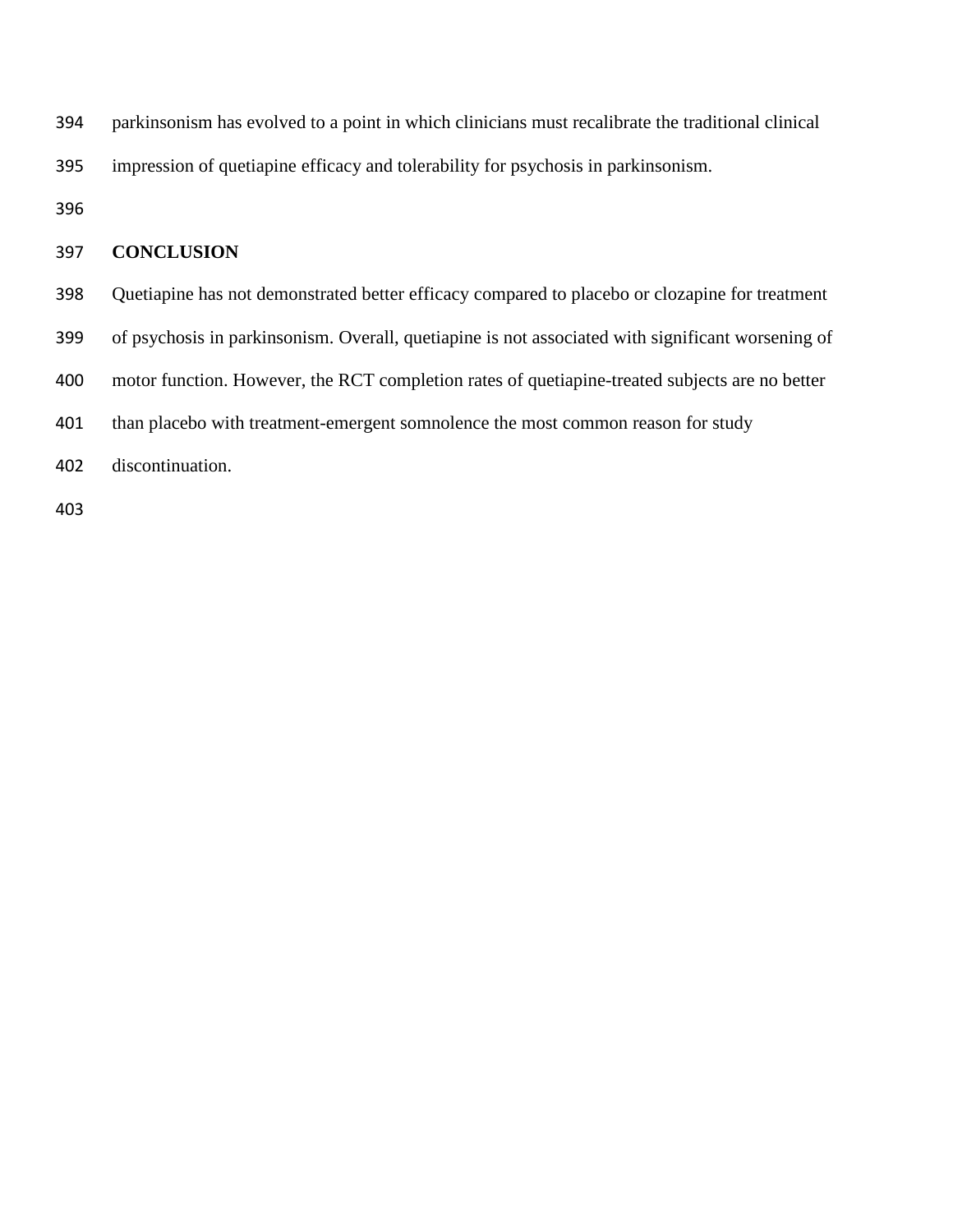#### 

- 1. Poewe W, Seppi K, Tanner CM, et al. Parkinson disease. Nat Rev Dis Primers 2017;17013.
- 2. Rajput AH, Offord KP, Beard CM, Kurland LT. Epidemiology of parkinsonism: incidence, classification, and mortality. Ann Neurol 1984;16:278-282.
- 3. Hermanowicz N, Edwards K. Parkinson's disease psychosis: symptoms, management, and economic burden. Amer J Manag Care 2015;10 Suppl:s199-206.
- 4. Aarsland D, Ballard C, Larsen JP, et al. A comparative study of psychiatric symptoms in dementia with Lewy bodies and Parkinson's disease with and without dementia. Int J Geriatr Psychiatry 2001;5:528-36.
- 5. Martinez-Martin P, Rodriguez-Blazquez C, Forjaz MJ, et al. Neuropsychiatric symptoms
- and caregiver's burden in Parkinson's disease. Parkinsonism Rel Disord 2015;6:629-34.
- 6. Winter Y, von Campenhausen S, Brozova H, et al. Costs of Parkinson's disease in eastern Europe: a Czech cohort study. Parkinsonism Rel Disord 2010;1:51-6.
- 7. Mack J, Rabins P, Anderson K, et al. Prevalence of psychotic symptoms in a community-based Parkinson disease sample. Amer J Geriatr Psychiatry 2012;2:123-32.
- 8. Aarsland D, Larsen JP, Tandberg E, et al. Predictors of nursing home placement in
- Parkinson's disease: a population-based, prospective study. J Am Geriatr Soc 2000;8:938-
- 42.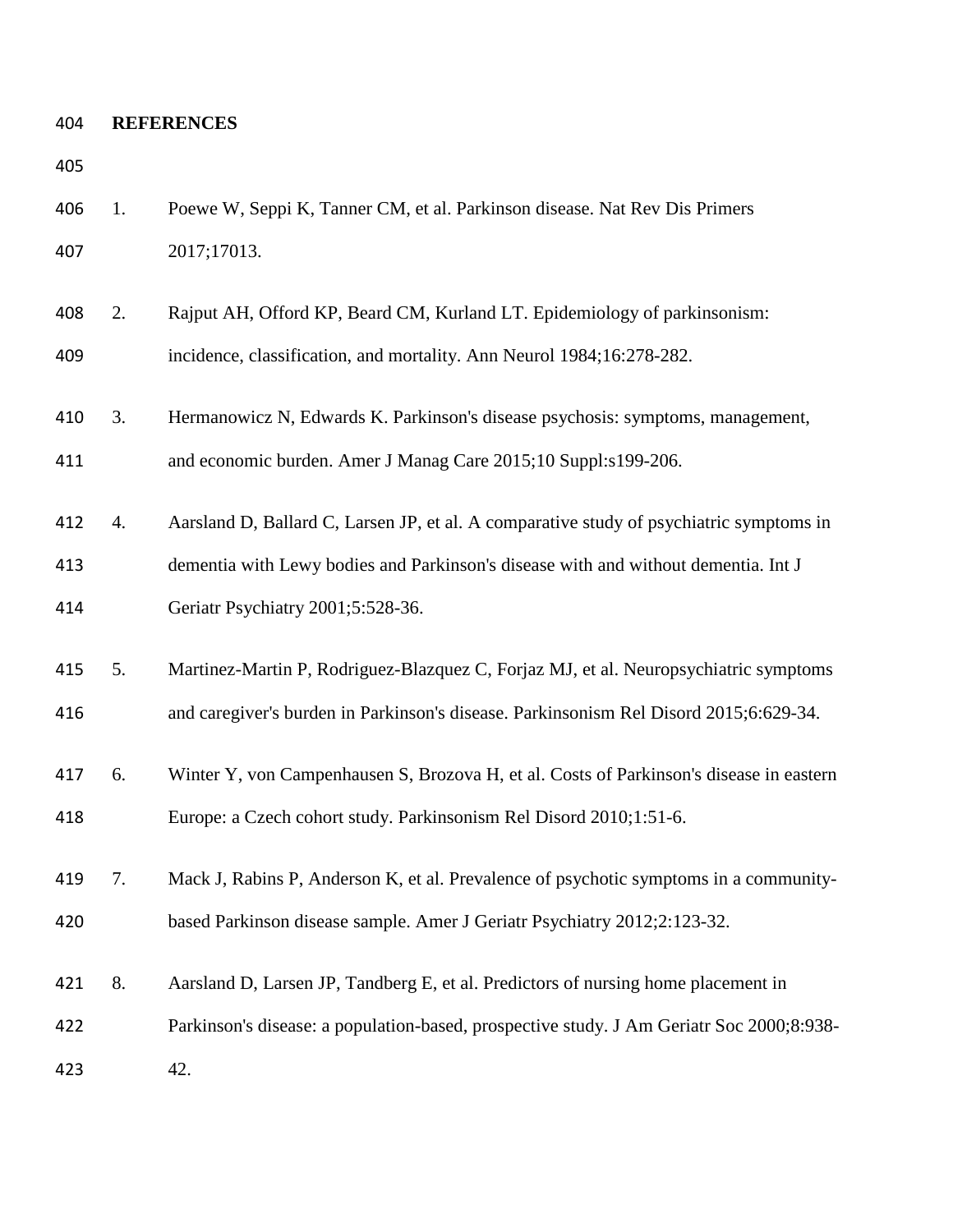| 424 | 9.  | Forsaa EB, Larsen JP, Wentzel-Larsen T, et al. What predicts mortality in Parkinson    |
|-----|-----|----------------------------------------------------------------------------------------|
| 425 |     | disease?: a prospective population-based long-term study. Neurology 2010;14:1270-6.    |
| 426 | 10. | Chen JJ. Treatment of psychotic symptoms in patients with Parkinson disease. Ment      |
| 427 |     | Health Clin 2017;6:262-70.                                                             |
| 428 | 11. | Hacksell U, Burstein ES, McFarland K, et al. On the discovery and development of       |
| 429 |     | pimavanserin: a novel drug candidate for Parkinson's psychosis. Neurochem Res          |
| 430 |     | 2014;10:2008-17.                                                                       |
| 431 | 12. | Miyasaki JM, Shannon K, Voon V, et al. Practice Parameter: evaluation and treatment of |
| 432 |     | depression, psychosis, and dementia in Parkinson disease (an evidence-based review):   |
| 433 |     | report of the Quality Standards Subcommittee of the American Academy of Neurology.     |
| 434 |     | Neurology 2006;7:996-1002.                                                             |
| 435 | 13. | Seppi K, Weintraub D, Coelho M, et al. The Movement Disorder Society Evidence-         |
| 436 |     | Based Medicine Review Update: Treatments for the non-motor symptoms of Parkinson's     |
| 437 |     | disease. Mov Disord 2011;S42-80.                                                       |
| 438 | 14. | Ferreira JJ, Katzenschlager R, Bloem BR, et al. Summary of the recommendations of the  |
| 439 |     | EFNS/MDS-ES review on therapeutic management of Parkinson's disease. Eur J Neurol      |
| 440 |     | $2013;1:5-15.$                                                                         |
| 441 | 15. | Weintraub D, Chiang C, Kim HM, et al. Association of Antipsychotic Use With            |
| 442 |     | Mortality Risk in Patients With Parkinson Disease. JAMA Neurol 2016;5:535-41.          |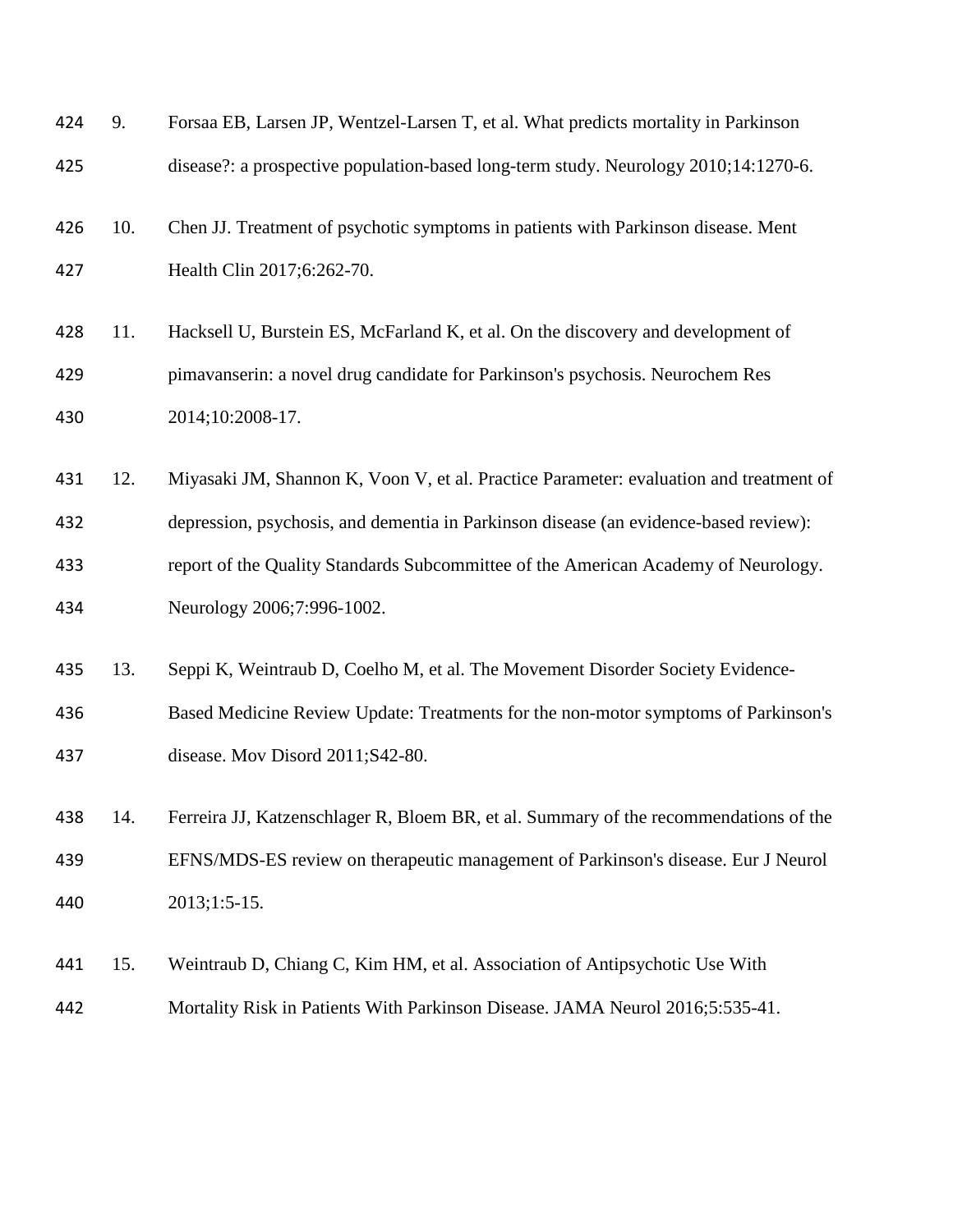| 443 | 16. | Higgins JPT, Altman DG, Sterne JAC. Table 8.5.a The Cochrane Collaboration's tool for    |
|-----|-----|------------------------------------------------------------------------------------------|
| 444 |     | assessing risk of bias. In: Higgins JPT, Green S eds. Cochrane Handbook for Systematic   |
| 445 |     | Reviews of Interventions Version 510 [updated March 2011]. The Cochrane                  |
| 446 |     | Collaboration, 2011.                                                                     |
| 447 | 17. | Fernandez HH, Okun MS, Rodriguez RL, et al. Quetiapine improves visual                   |
| 448 |     | hallucinations in Parkinson disease but not through normalization of sleep architecture: |
| 449 |     | results from a double-blind clinical-polysomnography study. Int J Neurosci               |
| 450 |     | 2009;12:2196-205.                                                                        |
| 451 | 18. | Kurlan R, Cummings J, Raman R, et al. Quetiapine for agitation or patients with          |
| 452 |     | dementia and parkinsonism. Neurology 2007;17:1356-63.                                    |
| 453 | 19. | Ondo WG, Tintner R, Voung KD, et al. Double-blind, placebo-controlled, unforced          |
| 454 |     | titration parallel trial of quetiapine for dopaminergic-induced hallucinations in        |
| 455 |     | Parkinson's disease. Mov Disord 2005;8:958-63.                                           |
| 456 | 20. | Rabey JM, Prokhorov T, Miniovitz A, et al. Effect of quetiapine in psychotic Parkinson's |
| 457 |     | disease patients: a double-blind labeled study of 3 months' duration. Mov Disord         |
| 458 |     | 2007;3:313-8.                                                                            |
| 459 | 21. | Shotbolt P, Samuel M, Fox C, et al. A randomized controlled trial of quetiapine for      |
| 460 |     | psychosis in Parkinson's disease. Neuropsychiatr Dis Treat 2009;327-32.                  |
| 461 | 22. | European Medicines Agency. EU Clinical Trials Register, Available from                   |
| 462 |     | https://www.clinicaltrialsregister.eu/ctr-search/trial/2004-002608-13/GB. Accessed       |
| 463 |     | October 17, 2017.                                                                        |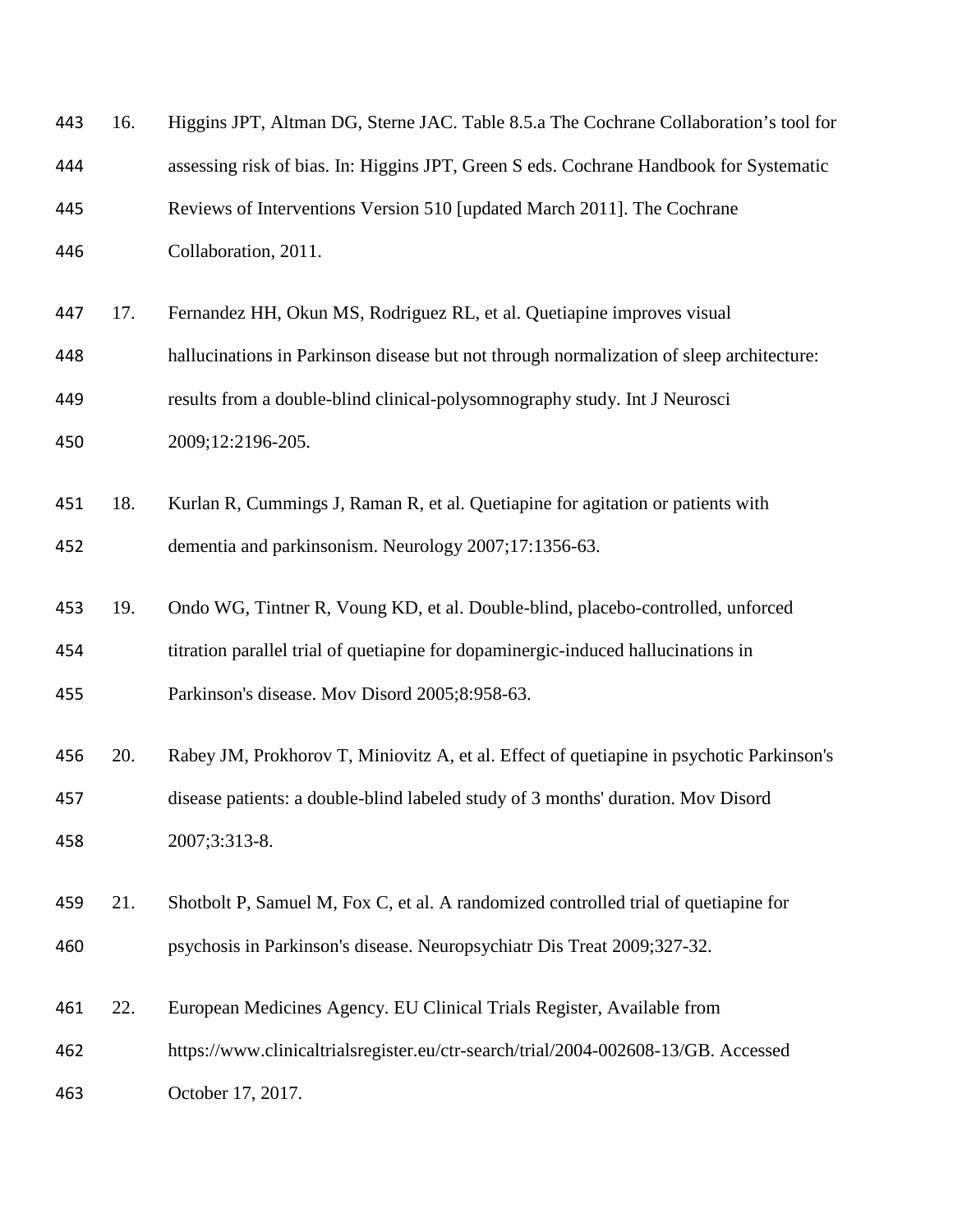| 464 | 23. | Merims D, Balas M, Peretz C, et al. Rater-blinded, prospective comparison: quetiapine     |
|-----|-----|-------------------------------------------------------------------------------------------|
| 465 |     | versus clozapine for Parkinson's disease psychosis. Clin Neuropharmacol 2006;6:331-7.     |
| 466 | 24. | Morgante L, Epifanio A, Spina E, et al. Quetiapine and clozapine in parkinsonian patients |
| 467 |     | with dopaminergic psychosis. Clin Neuropharmacol 2004;4:153-6.                            |
| 468 | 25. | Clozapine in drug-induced psychosis in Parkinson's disease. The French Clozapine          |
| 469 |     | Parkinson Study Group. Lancet 1999;9169:2041-2.                                           |
| 470 | 26. | Low-dose clozapine for the treatment of drug-induced psychosis in Parkinson's disease.    |
| 471 |     | N Engl J Med 1999;10:757-63.                                                              |
| 472 | 27. | Iketani R, Kawasaki Y, Yamada H. Comparative utility of atypical antipsychotics for the   |
| 473 |     | treatment of psychosis in Parkinson's disease: a systematic review and bayesian network   |
| 474 |     | meta-analysis. Biol Pharm Bull 2017;40:1976-1982.                                         |
| 475 | 28. | Fernandez HH, Aarsland D, Fénelon G, et al. Scales to assess psychosis in Parkinson's     |
| 476 |     | disease: critique and recommendations. Mov Disord 2008;23(4):484-500.                     |
| 477 | 29. | Martinez-Martin P, Leentjens AF, de Pedro-Cuesta J, et al. Accuracy of screening          |
| 478 |     | instruments for detection of neuropsychiatric syndromes in Parkinson's disease. Mov       |
| 479 |     | Disord 2016;31(3):270-9.                                                                  |
| 480 |     |                                                                                           |